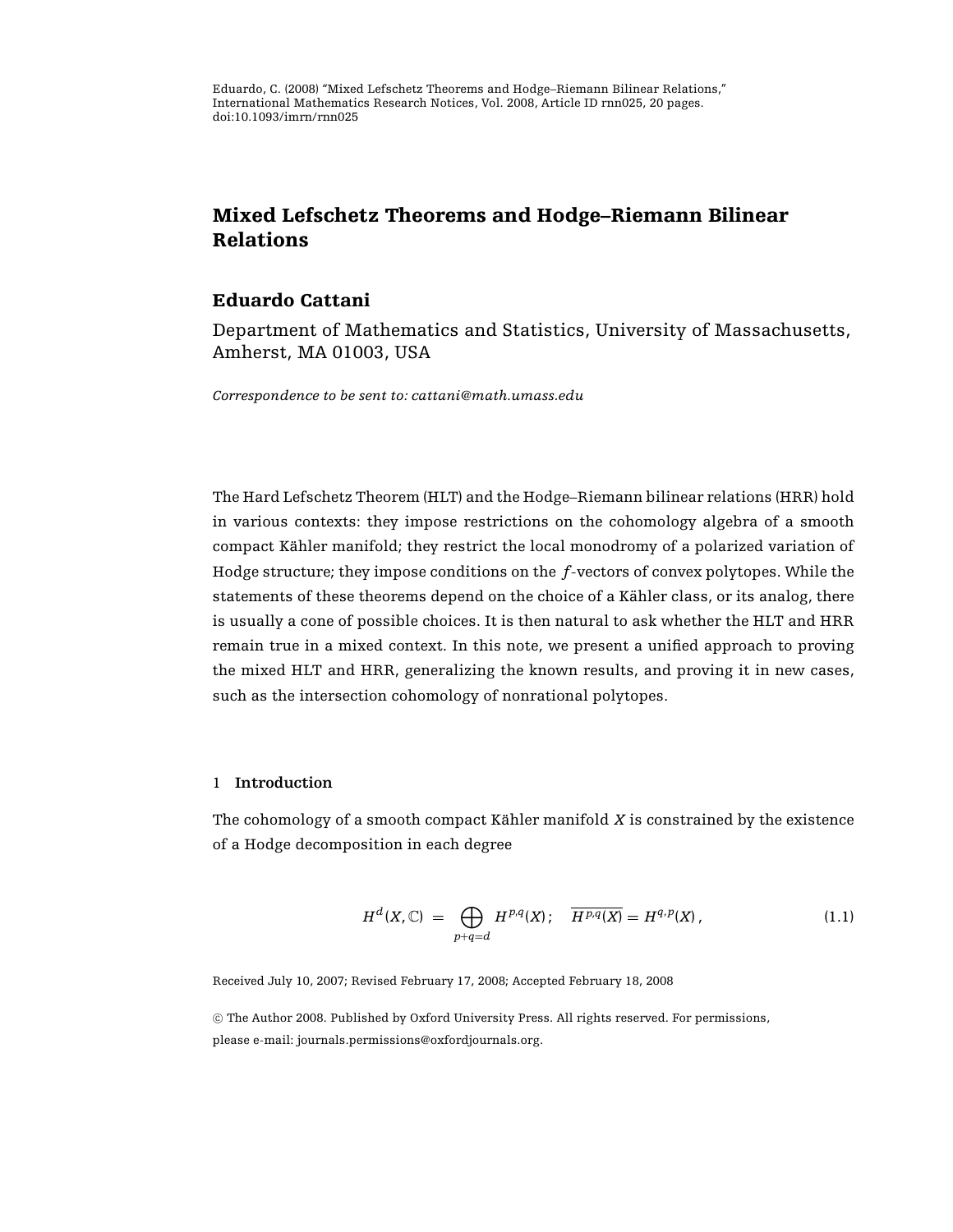where, in de Rham terms,  $H^{p,q}(X)$  may be characterized as those cohomology classes with a representative of bidegree  $(p, q)$ , and by the existence of a polarized Lefschetz action on the total cohomology space  $H^*(X,\mathbb{C})$ . The latter structure is encoded in the Hard Lefschetz Theorem (HLT) and the Hodge–Riemann bilinear relations (HRR) (see, for example, [\[17](#page-18-0)]).

<span id="page-1-3"></span>**Theorem 1.1** ( $HLT$ ). Let *X* be a smooth, compact, *k*-dimensional Kähler manifold and let  $\omega \in H^{1,1}(X) \cap H^2(X,\mathbb{R})$  be a Kähler class. Let  $L_\omega \in \text{End}(H^*(X,\mathbb{C}))$  denote multiplication by  $\omega$ . Then, for each  $m$ , such that  $0 \le m \le k$ , the map

<span id="page-1-0"></span>
$$
L_{\omega}^{m}: H^{k-m}(X,\mathbb{C}) \to H^{k+m}(X,\mathbb{C})
$$
\n(1.2)

<span id="page-1-4"></span>is an isomorphism.

**Theorem 1.2** (**HRR**)**.** Let *X* be a smooth, compact, *k*-dimensional Kahler manifold and ¨ let  $\omega \in H^{1,1}(X) \cap H^2(X,\mathbb{R})$  be a Kähler class. Define a real bilinear form Q on  $H^*(X,\mathbb{C})$  by

<span id="page-1-2"></span>
$$
Q(\alpha, \beta) = (-1)^{\frac{(k-d)(k-d-1)}{2}} \int_X \alpha \cup \beta , \qquad (1.3)
$$

where deg( $\alpha$ ) = *d* and the integral is assumed to be zero if deg( $\alpha \cup \beta$ )  $\neq 2k$ . Then

$$
i^{p-q} \ Q(\alpha, L_{\omega}^m \bar{\alpha}) \ge 0 \tag{1.4}
$$

for any

<span id="page-1-1"></span>
$$
\alpha \in H^{p,q}(X) \cap \ker(L^{m+1}_{\omega}): \quad p+q = k-m.
$$

Moreover, equality holds if and only if  $\alpha = 0$ .

Similar statements hold for the action of the local monodromy on the general fiber of a local system underlying a polarized variation of Hodge structure of weight *k* [\[8](#page-18-1), [25\]](#page-19-0). In the context of mirror symmetry, this statement may be viewed as dual to that for the cohomology of a smooth, compact, Kähler manifold [[7\]](#page-18-2).

In another direction, the relation between algebraic geometry and the combinatorics of polytopes established by toric geometry, allows us to prove Stanley's conjecture for simple polytopes as a consequence of HLT and HRR for toric varieties and to deduce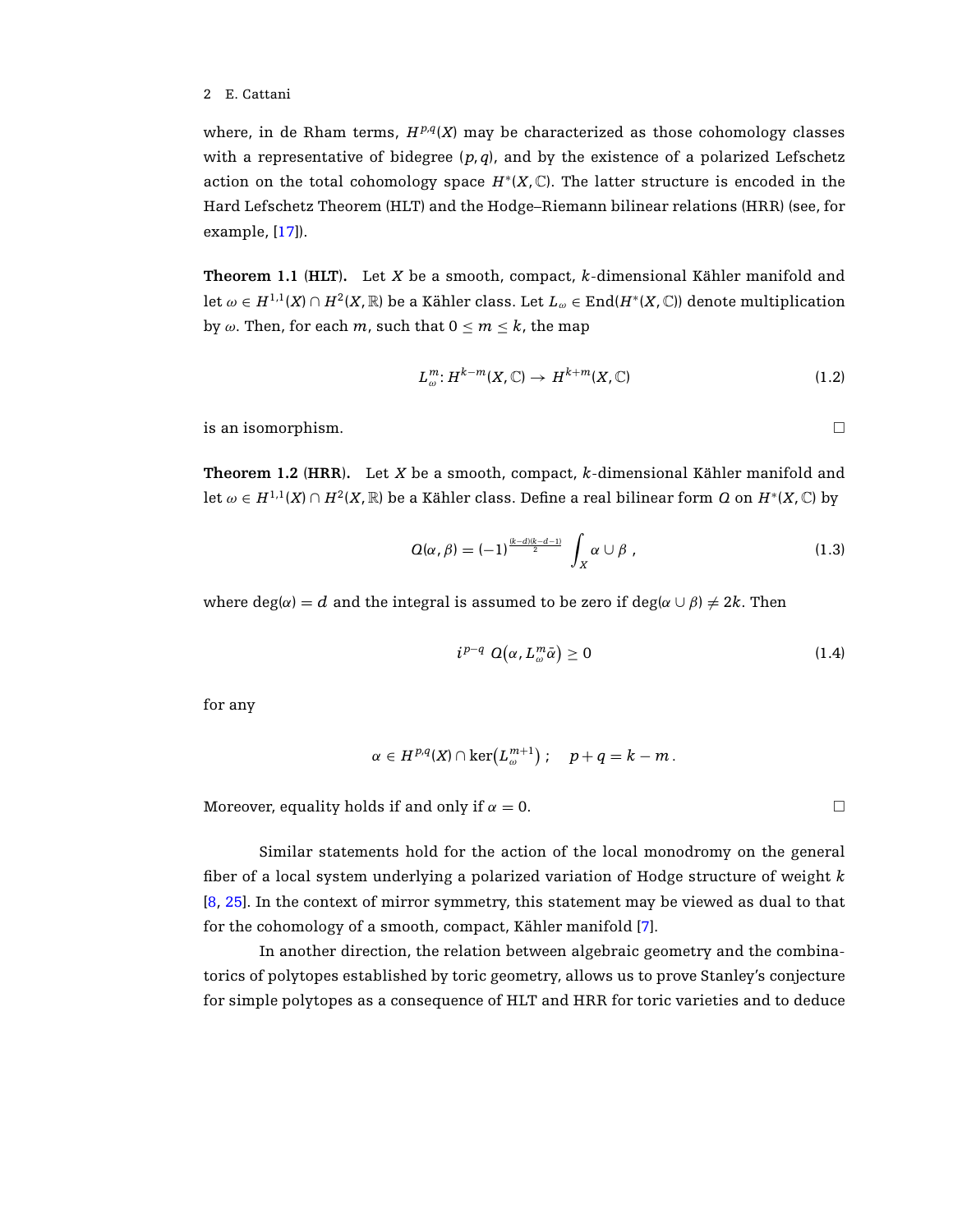the Alexandrov–Fenchel inequality for the mixed volume of polytopes, as well as other similar properties, from the Hodge index theorem, which is also a consequence of HLT and HRR [\[20](#page-18-3), [26,](#page-19-1) [28,](#page-19-2) [29](#page-19-3)]. Combinatorial proofs of the generalized Stanley conjecture for arbitrary convex polytopes are then obtained through a generalization of the HLT and HRR to convex polytopes and to the intersection cohomology of the associated projective toric varieties. An explicit construction for the simplicial case is due to Timorin [\[31\]](#page-19-4) (see also  $[32]$ , while the general case was first obtained by Karu  $[19]$  $[19]$  (see also  $[1-6]$  $[1-6]$ ).

The structures described by the Hard Lefschetz Theorem and the Hodge–Riemann bilinear relations have been codified in different settings and with different names appropriate to the various contexts: polarized mixed Hodge structures split over  $\mathbb{R}$  [\[11](#page-18-6)], Lefschetz modules [\[21](#page-18-7)], Frobenius modules [\[7](#page-18-2)], and polarized Hodge structures on coho-mology algebras [\[33](#page-19-6)]. They involve the choice of a Kähler class in the classical algebrogeometric situation or an appropriate  $s_{12}$ -action in the variation of Hodge structure or combinatorial settings; this choice takes place in an open cone defined by the Lefschetz property [\(1.2\)](#page-1-0) and the positivity condition [\(1.4\)](#page-1-1). The need to consider the action of a family of  $s1_2$ 's first arose in connection with the study of the asymptotics of variations of Hodge structure  $[10]$  $[10]$  and of  $L^2$  and intersection cohomologies with values in a variation of polarized Hodge structure [\[11](#page-18-6)]. In the latter work, it was also pointed out that the Descent Lemma [\[11](#page-18-6), Lemma 1.16] and the Purity Theorem [\[11,](#page-18-6) Corollary 1.13] had implications for mixed Lefschetz actions on the cohomology of smooth compact Kähler manifolds. Subsequently, Gromov [\[18](#page-18-9)] explicitly stated mixed Hodge–Riemann bilinear relations and proved them in special cases. In the algebro-geometric case, these mixed theorems may be stated as follows.

<span id="page-2-0"></span>**Theorem 1.3** (**Mixed HLT**)**.** Let *X* be a smooth, compact, *k*-dimensional Kahler manifold ¨ and suppose that  $\omega_1, \ldots, \omega_m \in H^{1,1}(X) \cap H^2(X,\mathbb{R})$ ,  $0 \leq m \leq k$ , are Kähler classes. For each  $j = 1, \ldots, m$ , let  $L_{\omega_j} \in \text{End}(H^*(X, \mathbb{C}))$  denote multiplication by  $\omega_j$ . Then the map

$$
L_{\omega_1}\cdots L_{\omega_m}:H^{k-m}(X,\mathbb{C})\to H^{k+m}(X,\mathbb{C})
$$

<span id="page-2-1"></span>is an isomorphism.

**Theorem 1.4** (**Mixed HRR**)**.** Let *X* be a smooth, compact, *k*-dimensional Kahler manifold. ¨ Suppose that  $m \leq k-2$  and that  $\omega_1, \ldots, \omega_m, \omega_{m+1} \in H^{1,1}(X) \cap H^2(X, \mathbb{R})$  are Kähler classes.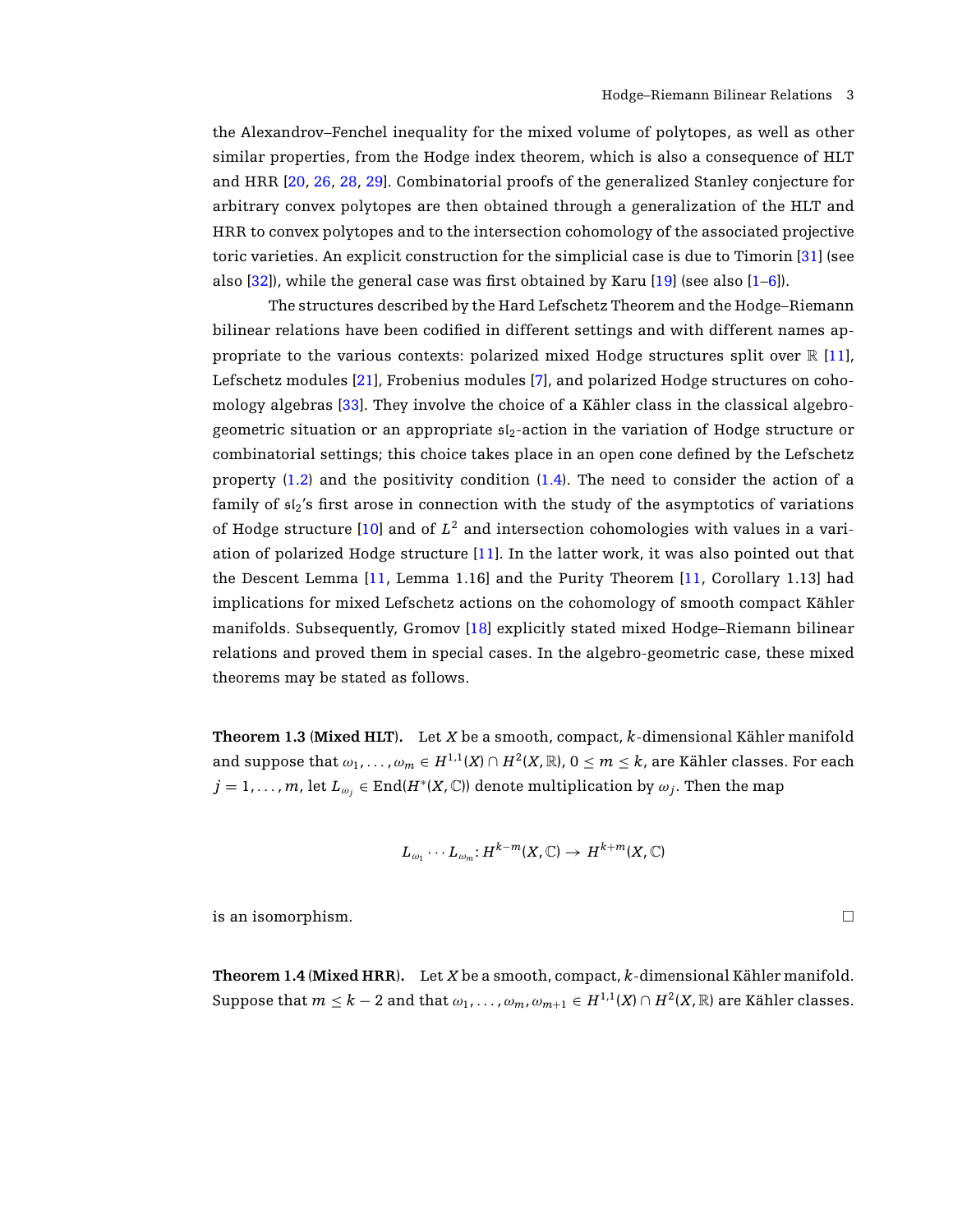As before, let *Q* denote the intersection form [\(1.3\)](#page-1-2). Then if

$$
\alpha \in H^{p,q}(X) \cap \ker (L_{\omega_1} \cdots L_{\omega_m} L_{\omega_{m+1}}) \ ; \quad \ p+q = k-m \ ,
$$

we have

$$
i^{p-q} Q(\alpha, L_{\omega_1} \cdots L_{\omega_m} \bar{\alpha}) \geq 0
$$

and equality holds if and only if  $\alpha = 0$ .

In [\[18](#page-18-9), Section 2.3.A], Gromov proved the above theorem in the case  $p = q = 1$ as a form of the Alexandrov–Fenchel inequality for mixed volumes and stated it in the general  $p = q$  case. Timorin [\[30\]](#page-19-7) proved the above mixed theorems in the linear algebraic context, i.e. the cohomology algebra of a torus and, more recently, Dinh and Nguyen [\[13\]](#page-18-10) proved Theorems [1.3](#page-2-0) and [1.4](#page-2-1) for arbitrary smooth compact Kähkler manifolds. In another direction, Timorin [\[31](#page-19-4)] indicated how the mixed HLT and HRR could be obtained in the case of simple polytopes.

The purpose of this note is to show that when put in the context of polarized mixed Hodge structures split over the reals, here renamed *polarized Hodge–Lefschetz modules* to conform with more recent nomenclature, the mixed theorems stated above are an easy consequence of the Descent Lemma [\[11](#page-18-6), Lemma 1.16]. It should be noted, however, that the proof of the Descent Lemma makes use of the deep relationship between polarized Hodge–Lefschetz modules and variations of Hodge structure. The advantage of this approach lies, however, in the fact that the notion of polarized Hodge–Lefschetz modules encompasses all cases where the HLT and HRR hold, and consequently one obtains a unified proof of the known mixed versions as well as proofs, in cases such as nonrational polytopes, where the mixed versions had not yet been proved.

This note is organized as follows: in Section 2, we define polarized Hodge– Lefschetz modules and explain how this notion encodes the structure in the cohomology of smooth, compact Kähler manifold and in the combinatorial intersection cohomology of polytopes. In Section 3, we recall the basic results about polarized mixed Hodge structures and variations of Hodge structure, and state the Descent Lemma which is the key result for our purposes. Finally, in Section 4 we show how, in the context of polarized Hodge–Lefschetz modules the mixed HLT and HRR are immediate consequences of the Descent Lemma.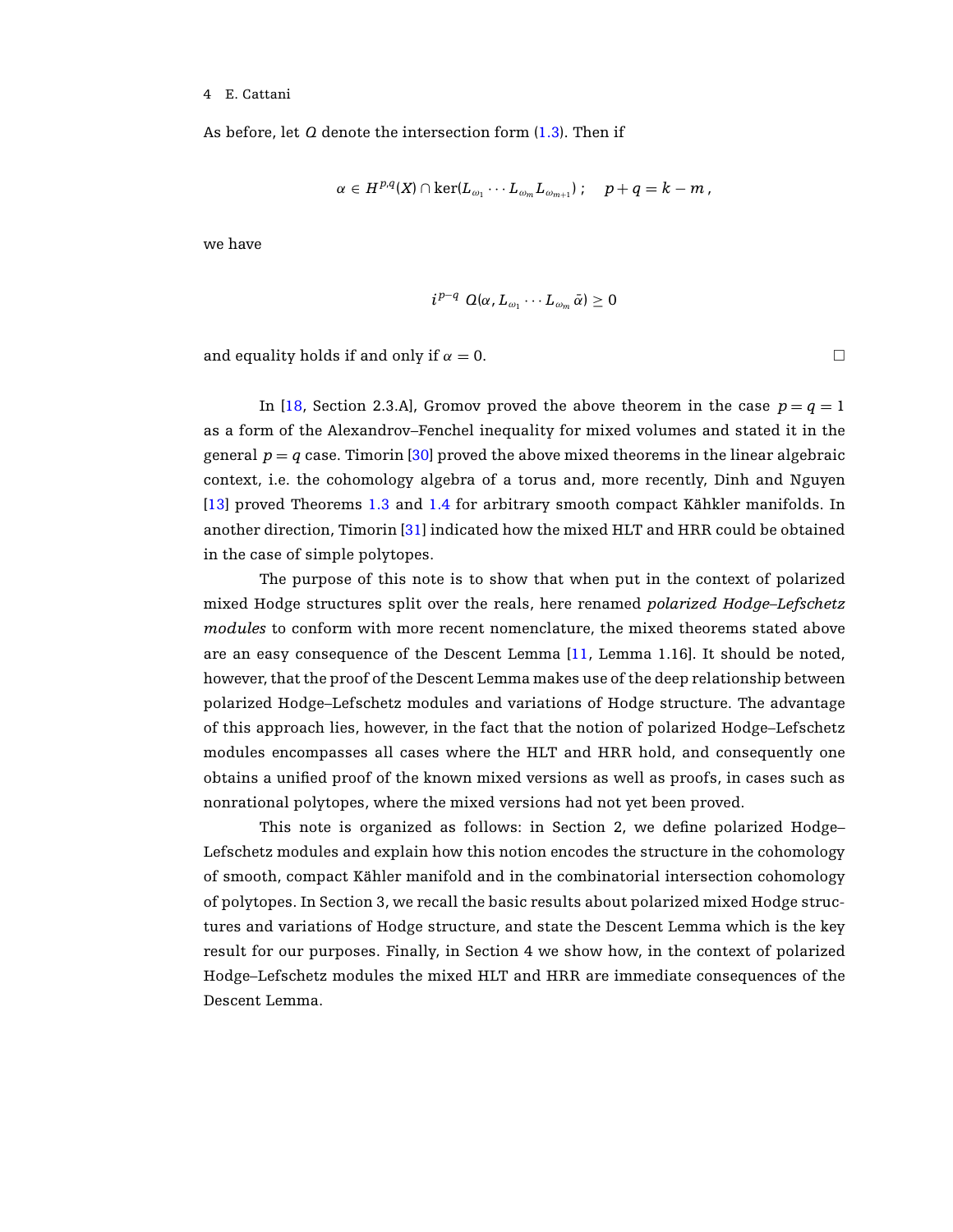## 2 **Polarized Hodge–Lefschetz Modules**

In this section, we describe the abstract setting which encodes HLT and HRR. We have chosen as the core, a notion akin to that of Lefschetz modules [\[21](#page-18-7)], although other similar objects could have been used.

**Definition 2.1.** Let  $V = V_*$  be a Z-graded finite-dimensional real vector space. A linear map  $N \in \text{End}_{2}(V)$  of pure degree  $-2$  is said to satisfy the Lefschetz property relative to *V*<sup>∗</sup> if and only if

$$
N^\ell\colon V_\ell\,\to\,V_{-\ell}
$$

is an isomorphism for all  $\ell \geq 0$ . An abelian subspace  $\mathfrak{a} \subset \text{End}_{-2}(V)$  is said to satisfy the Lefschetz property if some  $N \in \mathfrak{a}$  does. For *N* satisfying the Lefschetz property, the primitive subspace  $P_{\ell}(N) \subset V_{\ell}$  is the kernel of the map

$$
N^{\ell+1} \colon V_{\ell} \to V_{-\ell-2}.
$$

We shall denote by  $Y \in \text{End}_0(V)$  the semisimple transformation acting by multiplication by  $\ell$  on  $V_{\ell}$ . It is well known that the pair  $\{Y, N\}$  may be extended to an  $\mathfrak{sl}_2$ -triple  $\{Y, N, N^+\},$  i.e.  $N^+ \in \text{End}_2(V)$  and the following commutation relations hold:

$$
[N_+, N] = Y; \quad [Y, N_+] = 2N_+; \quad [Y, N] = -2N.
$$

<span id="page-4-1"></span>In other words,  $\{Y, N, N^+\}$  define a representation of the Lie algebra  $\mathfrak{sl}_2$  on *V*. It follows from the basic structure theorem of sl2-representations that the *Lefschetz decomposition* holds.

**Theorem 2.2.** Let  $V = V_*$  be a Z-graded finite-dimensional real vector space and  $N \in$ End−2(*V*) an endomorphism satisfying the Lefschetz property relative to *V*∗. Then, for every  $m \geq 0$ ,

<span id="page-4-0"></span>
$$
V_m = (\ker(N^{m+1}) \cap V_m) \oplus NV_{m+2}.
$$
\n(2.1)

 $\Box$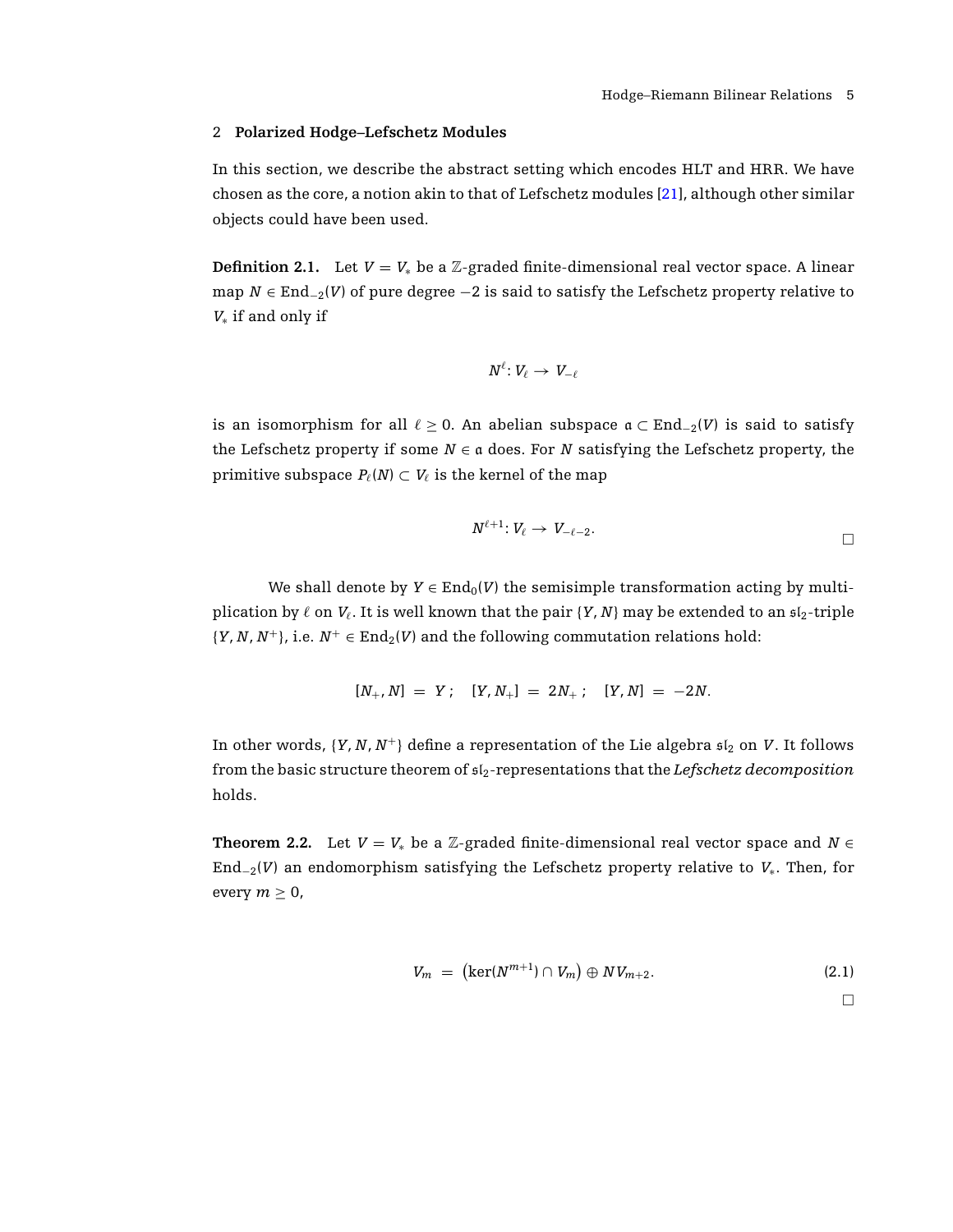We recall that a Hodge structure of weight *d* on a real vector space *H* is a decomposition of its complexification  $H_{\mathbb{C}}$ ,

<span id="page-5-0"></span>
$$
H_{\mathbb{C}} = \bigoplus_{p+q=d} H^{p,q} \tag{2.2}
$$

such that  $\overline{H^{p,q}} = H^{q,p}$ . A Hodge structure of weight *d* on *H* is said to be *polarized* if there exists a real bilinear form *Q* of parity  $(-1)^d$ , such that the Hermitian form  $Q^h(.,.) :=$  $i^{-d}$  *Q*(., .) makes the decomposition [\(2.2\)](#page-5-0) orthogonal and such that  $(-1)^pQ^h$  is positive definite on *H <sup>p</sup>*,*d*−*<sup>p</sup>*. Given a real vector space *V* and a nondegenerate real bilinear form *S* on *V*, we denote by o(*V*, *S*) the Lie algebra of infinitesimal automorphisms of (*V*, *S*).

<span id="page-5-1"></span>**Definition 2.3.** Let *V*<sup>∗</sup> be a Z-graded finite-dimensional real vector space, *k* a positive integer, and *S* a nondegenerate real bilinear form of parity  $(-1)^k$ . Let  $\mathfrak{a} \subset \mathfrak{o}_{-2}(V, S)$  be an abelian subspace and  $N_0 \in \mathfrak{a}$ . Then  $(V_*, S, \mathfrak{a}, N_0)$  is said to be a polarized Hodge–Lefschetz module of weight *k* if the following are satisfied:

1. There is a bigrading

$$
V_{\mathbb C} \;=\; \bigoplus_{0\leq p,q\leq k} V^{p,q} \;;\quad V^{q,p}=\overline{V^{p,q}} ,
$$

such that

$$
(V_{\ell})_{\mathbb{C}} = \bigoplus_{p+q=\ell+k} V^{p,q}.
$$

Hence, the bigrading restricts to a Hodge structure of weight  $k + \ell$  on  $V_{\ell}$ .

- 2.  $T(V^{p,q}) \subset V^{p-1,q-1}$  for all  $T \in \mathfrak{a}$ .
- 3.  $N_0$  satisfies the Lefschetz property.
- 4. For  $\ell > 0$ , the induced Hodge structure on  $P_{\ell}(N_0) \subset V_{\ell}$  is polarized by the form  $S_{\ell}$ (., .) := *S*(.,  $N_{0}^{\ell}$  .).  $\frac{\ell}{0}$ .).

Given a polarized Hodge–Lefschetz module  $(V_*, S, a, N_0)$ , we will denote by  $C =$  $\mathcal{C}(V_*, S, \mathfrak{a}, N_0)$  the largest convex cone in a containing  $N_0$  and such that every element in C has the Lefschetz property relative to  $V_*$ . Since it is easy to check that every  $N \in \mathcal{C}$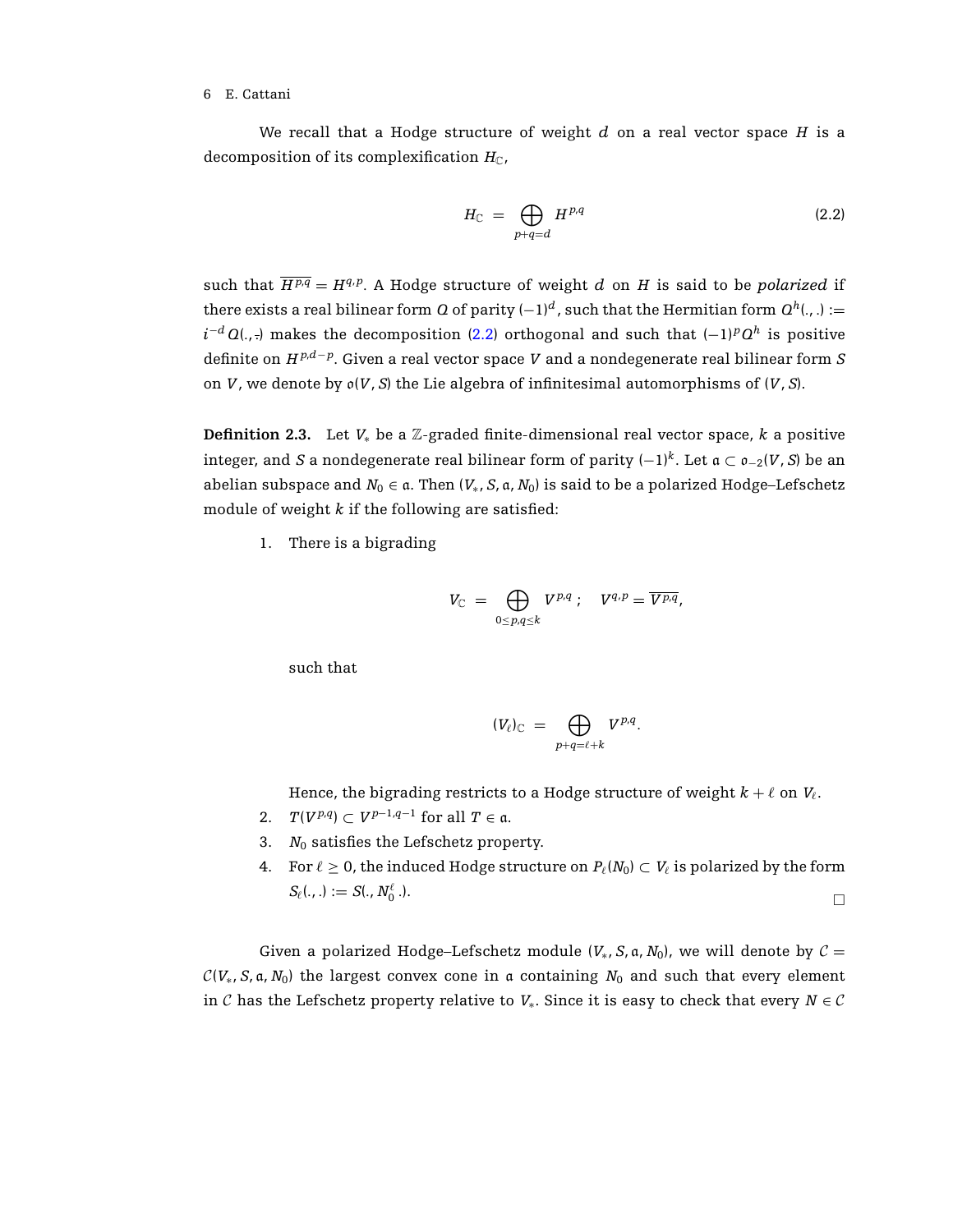polarizes the Hodge–Lefschetz module, in the sense that property 4 in Definition [2.3](#page-5-1) holds with *N* replacing  $N_0$ , we will usually refer to C as the *polarizing cone* of  $(V_*, S, a, N_0)$ .

**Remark 2.4.** It is shown in [\[21,](#page-18-7) Proposition 1.6] that if  $(V_*, S, a, N_0)$  is a polarized Hodge– Lefschetz module in the sense of the above definition, then the Lie algebra  $g(a, V)$  generated by all  $\mathfrak{sl}_2$ -triples  $\{Y, N, N^+\}$ , where *N* runs over all  $N \in \mathfrak{a}$  satisfying the Lefschetz property, is semisimple. Hence, a Hodge–Lefschetz module is a Lefschetz module in the sense of [\[21](#page-18-7)].

<span id="page-6-0"></span>**Remark 2.5.** Given a polarized Hodge–Lefschetz module (*V*∗, *S*, a, *N*0), we can construct two filtrations in  $V_{\mathbb{C}}$ ,

$$
W_{\ell} := \bigoplus_{a \leq \ell} (V_a)_{\mathbb{C}}; \quad F^p := \bigoplus_{a \geq p} V^{a,b}.
$$

The filtration  $W_*$  is increasing and defined over  $\mathbb{R}$ , while the filtration  $F^*$  is decreasing. *V*<sup>∗</sup> is a grading of *W*∗[−*k*]. The pair (*W*∗, *F* <sup>∗</sup>) defines a mixed Hodge structure split over R. Moreover, it is polarized, in the sense of [\[8](#page-18-1)], by (*N*, *S*), where *N* is any element in the polarizing cone C (cf. [\[11](#page-18-6), Section 2]).

**Example (Cohomology of compact Kähler manifolds.)** Let  $X$  be a  $k$ -dimensional smooth compact Kähler manifold and  $V\coloneqq H^*(X,\mathbb{R}).$  We let  $V_\ell\coloneqq H^{k-l}(X,\mathbb{R})$  and  $V^{p,q}\coloneqq$  $H^{k-q,k-p}(X)$ . The Hodge decomposition [\(1.1\)](#page-0-0) implies that property (2) in Definition [2.3](#page-5-1) is satisfied. Every cohomology class  $\omega \in H^{1,1}(X) \cap H^2(X,\mathbb{R})$  defines, by cup product, an element  $L_{\omega} \in \text{End}_{2}(V_{*})$  which is pure of bidegree  $(-1, -1)$  relative to the bigrading  $V^{*,*}$ . The Hard Lefschetz Theorem (cf. Theorem [1.1\)](#page-1-3) asserts that if  $\omega$  is a Kähler class, then  $L_{\omega}$  satisfies the Lefschetz property. On the other hand, given *Q* as in equation [\(1.3\)](#page-1-2), Theorem [1.2](#page-1-4) implies that the polarization condition (5) in Definition [2.3](#page-5-1) is satisfied. Hence, if we let a denote  $H^{1,1}(X) \cap H^2(X,\mathbb{R})$  acting by multiplication on *V*, then for any Kähler class  $\omega$ ,  $(V_*, \Omega, \mathfrak{a}, L_\omega)$  is a polarized Hodge–Lefschetz module of weight *k*.

**Example (Combinatorial intersection cohomology of polytopes.)** Given a *k*-dimensional polytope  $\Delta$ , one may construct a combinatorial intersection cohomology. This is a real vector space with an even grading

$$
IH(\Delta) = \bigoplus_{\ell=0}^k IH^{2\ell}(\Delta)
$$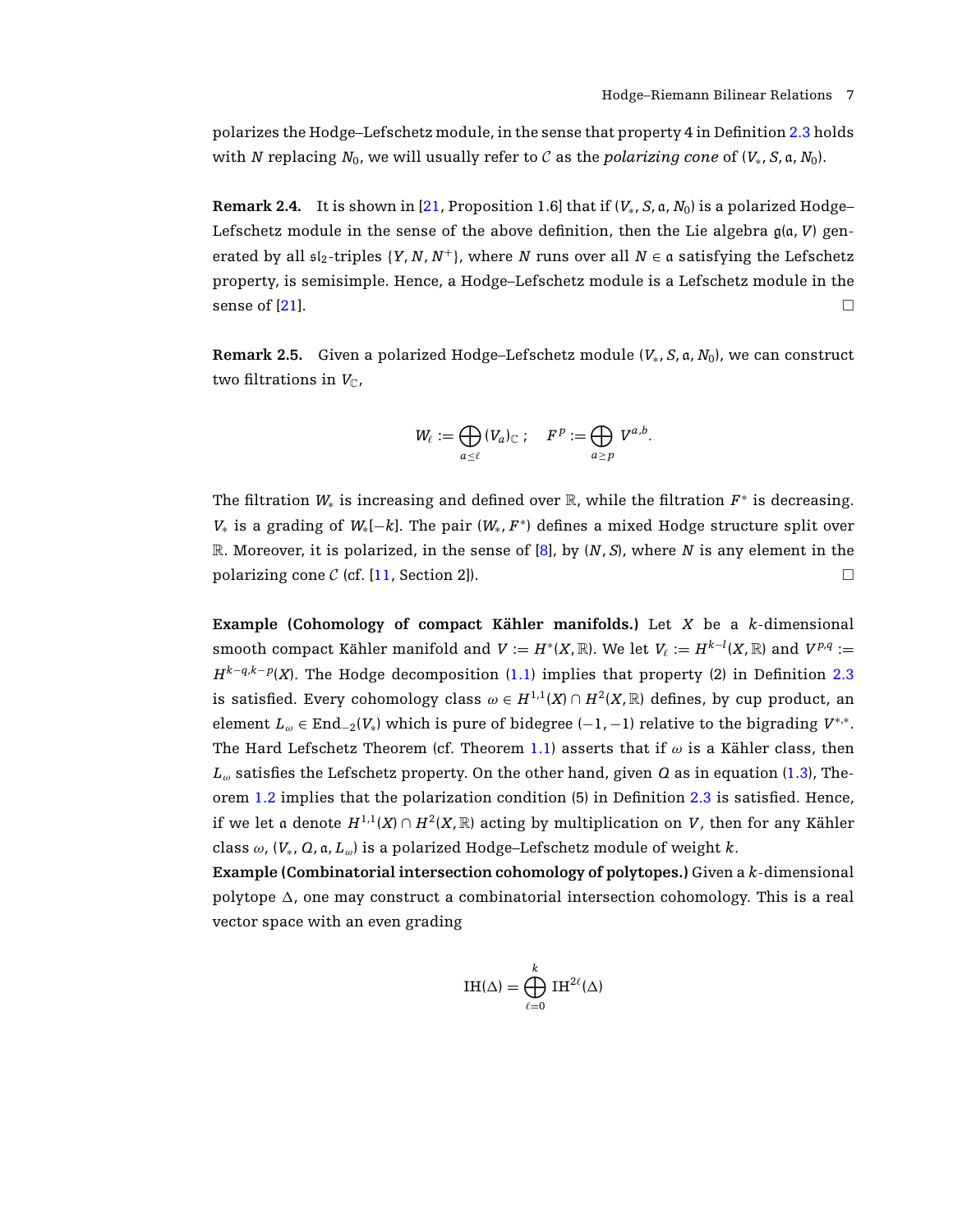and a perfect intersection pairing

$$
S: \mathrm{IH}^q(\Delta) \times \mathrm{IH}^{2k-q}(\Delta) \to \mathbb{R}.
$$

 $\text{Setting } V_\ell = \text{IH}^{k-\ell}(\Delta) \text{, we have } V_\ell = \{0\} \text{ for } \ell \text{ odd. If we set } V^{p,p} := (V_{2p-k})_{{\mathbb C}} = (\text{IH}^{2k-2p}(\Delta))_{{\mathbb C}} \text{,}$ we obtain a mixed Hodge structure of Hodge–Tate type on *V*. There is a natural action of the space a of maps which are conewise linear on the normal fan of  $\Delta$  and, for a strictly convex map  $\psi$ , the Lefschetz property is satisfied (see [\[19](#page-18-4), Theorem 0.1]). Moreover, HRR is satisfied relative to the intersection form. Hence,  $(V_*, S, a, \psi)$  is a polarized Hodge– Lefschetz module of weight *k* whose polarizing cone consists of strictly convex conewise linear maps. We refer the reader to [\[1](#page-17-0), [2](#page-17-1), [4,](#page-17-2) [5,](#page-18-11) [19](#page-18-4)] for the details of this general case and describe, instead, Timorin's construction for the case of simple polytopes which is based on a beautiful description of the cohomology algebra due to Pukhlikov and Khovanskii [\[23,](#page-18-12) [24\]](#page-19-8). We point out that, in the case of simple polytopes, the Lefschetz package was first obtained by McMullen [\[22](#page-18-13)].

Let us then assume that  $\Delta$  is a simple *k*-dimensional polytope, i.e each vertex of  $\Delta$  is incident to exactly *k* facets. Let *r* be the total number of facets of  $\Delta$ . A polytope *P* is said to be *analogous* to  $\Delta$  if *P* and  $\Delta$  have the same outward normal directions and if their facets are analogous when considered in a common hyperplane. Any two segments on a line are analogous. The space  $C(\Delta)$  of polytopes analogous to  $\Delta$  has a natural R-cone structure under Minkowski sum. It may be extended to a real vector space of virtual polytopes  $A(\Delta)$  in the usual way. The space  $A(\Delta)$  comes equipped with a natural polynomial function  $\nu$  of degree k which restricts to the usual volume on  $C(\Delta)$ . There is also a distinguished set of linear coordinates  $x_1, \ldots, x_r$  on  $A(\Delta)$  defined in the following way: let  $\xi_1, \ldots, \xi_r$  be a choice of outward normal vectors for  $\Delta$ , we then set for each  $P \in \mathcal{C}(\Delta)$ ,

$$
x_i(P) := \max_{m \in P} \langle \xi_i, m \rangle.
$$

Let  $\partial_i$  denote the operator  $\partial/\partial x_i$  and consider the graded algebra  $\mathbb{C}[\partial] =$  $\mathbb{C}[\partial_1,\ldots,\partial_r]$  of partial differential operators on  $\mathcal{A}(\Delta)$  with constant coefficients. Let *I* ⊂  $\mathbb{C}[\partial]$  denote the ideal

$$
I := \{ D \in \mathbb{C}[\partial] : D \cdot \nu = 0 \}.
$$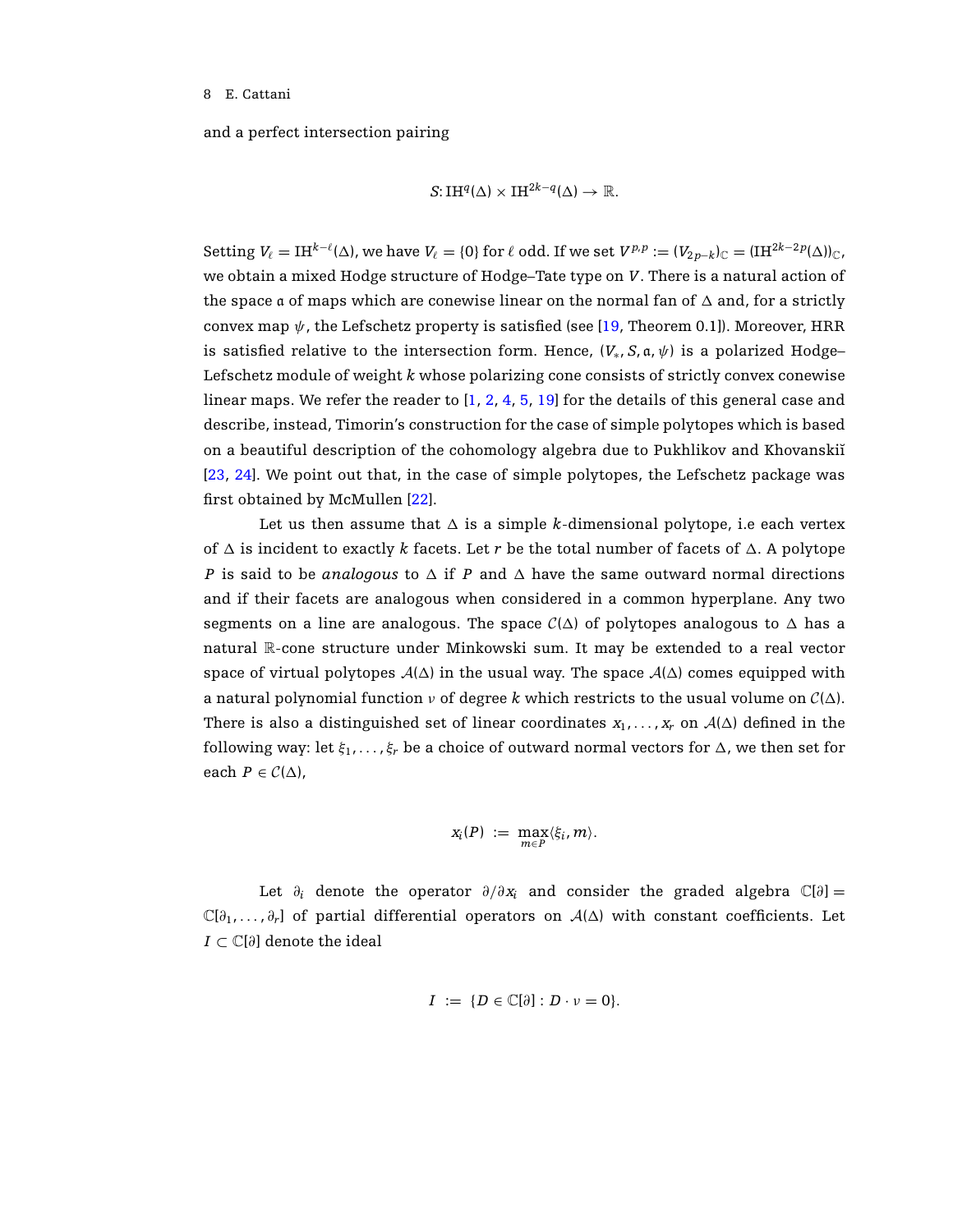Since  $\nu$  is a homogeneous polynomial, *I* is a homogeneous ideal and the quotient algebra

$$
H(\Delta) := \mathbb{C}[\partial]/I
$$

is naturally graded. We set  $V = \mathbb{R}[\partial]/(I \cap \mathbb{R}[\partial])$  with the grading

$$
V = \bigoplus_{j=-k}^k V_j; \quad (V_{k-2\ell})_{\mathbb{C}} := (H(\Delta))_{\ell}, \ \ell = 0, \ldots, k.
$$

The set a of linear operators acts on *V* as linear transformations degree −2. Moreover, we have the following HLT [\[31](#page-19-4), Theorem 5.3.1].

**Theorem 2.6.** Let  $P \in C(\Delta)$  and  $L_P = \sum_{i=1}^{\infty} x_i(P)\partial_i$ . Then  $L_P$  satisfies the Lefschetz property. П

The vector space *V* comes equipped with a nondegenerate pairing, defined by  $S([D_1], [D_2]) = D_1 D_2 \cdot v$  if the degrees of  $D_1$  and  $D_2$  are complementary and  $S([D_1], [D_2]) = 0$ otherwise. It then follows from [\[31](#page-19-4), Theorem 5.1.1] that HRR holds. Hence, if we define  $(V_{k-2\ell})_C := V^{k-\ell,k-\ell}$  we have that  $(V_*, S, \mathfrak{a}, L_P)$  is a Hodge–Lefschetz module for every *P* in the cone  $C(\Delta)$ . We note that  $C(\Delta)$  is the polarizing cone of this Hodge–Lefschetz module.

## 3 **Period Mappings and Variations of Hodge Structure**

In this section, we recall the basic definitions and main properties of polarized variations of Hodge structure (PVHS) and their period mappings. We refer to [\[9](#page-18-14), [14](#page-18-15)[–16,](#page-18-16) [25](#page-19-0)] for details. We will show, in particular, that period mappings, more particularly nilpotent orbits [\[8,](#page-18-1) [10,](#page-18-8) [25](#page-19-0)], may be viewed as the universal example of polarized Hodge–Lefschetz modules.

Let *B* be a connected complex manifold. A *real variation of Hodge structure* of weight *k* (VHS) over *B* is given by the data  $(V, \nabla, V_{\mathbb{R}}, \mathcal{F})$ , where  $V \to B$  is a holomorphic vector bundle,  $\nabla$  a flat connection on  $V$ ,  $V_{\mathbb{R}}$  a flat real form, and  $\mathcal F$  a finite decreasing filtration of V by holomorphic subbundles—the *Hodge filtration*—satisfying

|     | $\nabla \mathcal{F}^p \subset \Omega^1_{\scriptscriptstyle{R}}\otimes \mathcal{F}^{p-1}$ | (Griffiths' transversality)                                                                      |
|-----|------------------------------------------------------------------------------------------|--------------------------------------------------------------------------------------------------|
| -2. | $\mathcal{V}=\mathcal{F}^p\oplus\bar{\mathcal{F}}^{k-p+1}$                               | $(\mathcal{F} = \text{conjugate of } \mathcal{F} \text{ relative to } \mathcal{V}_{\mathbb{R}})$ |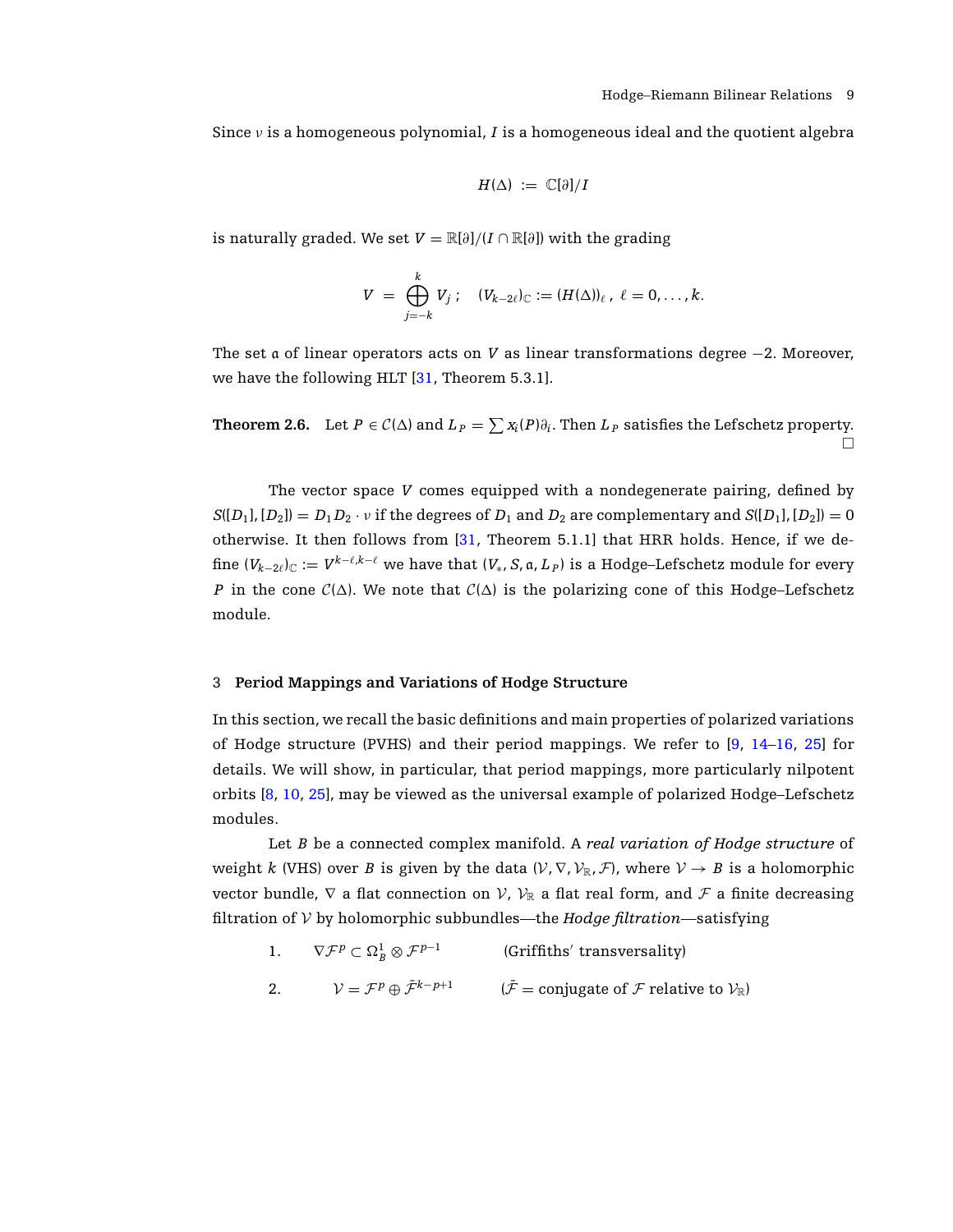<span id="page-9-0"></span>As a  $C^{\infty}$ -bundle,  $V$  may then be written as a direct sum

$$
\mathcal{V} = \bigoplus_{p+q=k} \mathcal{V}^{p,q} \,, \qquad \mathcal{V}^{p,q} = \mathcal{F}^p \cap \bar{\mathcal{F}}^q \, ; \tag{3.1}
$$

the integers  $h^{p,q} = \dim \mathcal{V}^{p,q}$  are the *Hodge numbers*. A *polarization* of the VHS is a flat nondegenerate bilinear form Q on V, whose specialization at each fiber of V polarizes the Hodge structure induced by equation [\(3.1\)](#page-9-0) on the fiber.

Fixing a fiber  $V_{\mathbb{C}}$  together with the real structure  $V_{\mathbb{R}}$ , the polarizing form  $Q$ , the weight *k*, and the Hodge numbers  $\{h^{p,q}\}\$  and allowing the Hodge filtration *F* to vary, we define the *classifying space*  $D := D(V, k, Q, \{h^{p,q}\})$  of polarized Hodge structures. Its Zariski closure  $\check{D}$  in the appropriate variety of flags consists of all filtrations  $F$  in  $V$  with  $\dim\,F^{\,p}=\sum_{r\geq\,p}\,h^{r,k-r}\text{ satisfying}$ 

$$
Q(Fp, Fk-p+1) = 0.
$$

The complex Lie group  $G_{\mathbb{C}}$  of all automorphisms of  $(V, Q)$  acts transitively on  $\check{D}$  therefore  $\check{D}$  is smooth—and the group of real points  $G_{\mathbb{R}}$  has  $D$  as an open dense orbit. Let  $\mathfrak{g} \subset \mathfrak{gl}(V)$  denote the Lie algebra of  $G_{\mathbb{C}}$ ,  $\mathfrak{g}_{\mathbb{R}} \subset \mathfrak{g}$  that of  $G_{\mathbb{R}}$ . The choice of a base point  $F \in \check{D}$  defines a filtration in g

$$
F^a \mathfrak{g} = \{ T \in \mathfrak{g} \; : \; T F^p \subset F^{p+a} \}. \tag{3.2}
$$

The Lie algebra of the isotropy subgroup  $U \subset G_{\mathbb{C}}$  at *F* is  $F^0 \mathfrak{g}$  and  $F^{-1} \mathfrak{g}/F^0 \mathfrak{g}$  is an Ad(*U*)invariant subspace of  $g/F^0g$ . The corresponding  $G_{\mathbb{C}}$ -invariant subbundle of the holomorphic tangent bundle of  $\check{D}$  is the *horizontal tangent bundle*, denoted by  $T_h(\check{D})$ . A polarized VHS over a manifold *B* determines—via parallel translation to a typical fiber—a holomorphic map  $\Phi: B \to D/\Gamma$ , where  $\Gamma$  is the monodromy group (Griffiths' period map). By definition, it has local liftings into *D* whose differentials take values on the horizontal tangent bundle.

In order to understand the local situation at infinity, we suppose now that  $B =$  $(\Delta^*)^r$  is a product of punctured disks,  $\mathcal{U}^r$  its universal cover, i.e.  $\mathcal{U} := \{w \in \mathbb{C} : \text{Im}(w) > 0\},\$ and

$$
\Phi: \mathcal{U}^r \to D
$$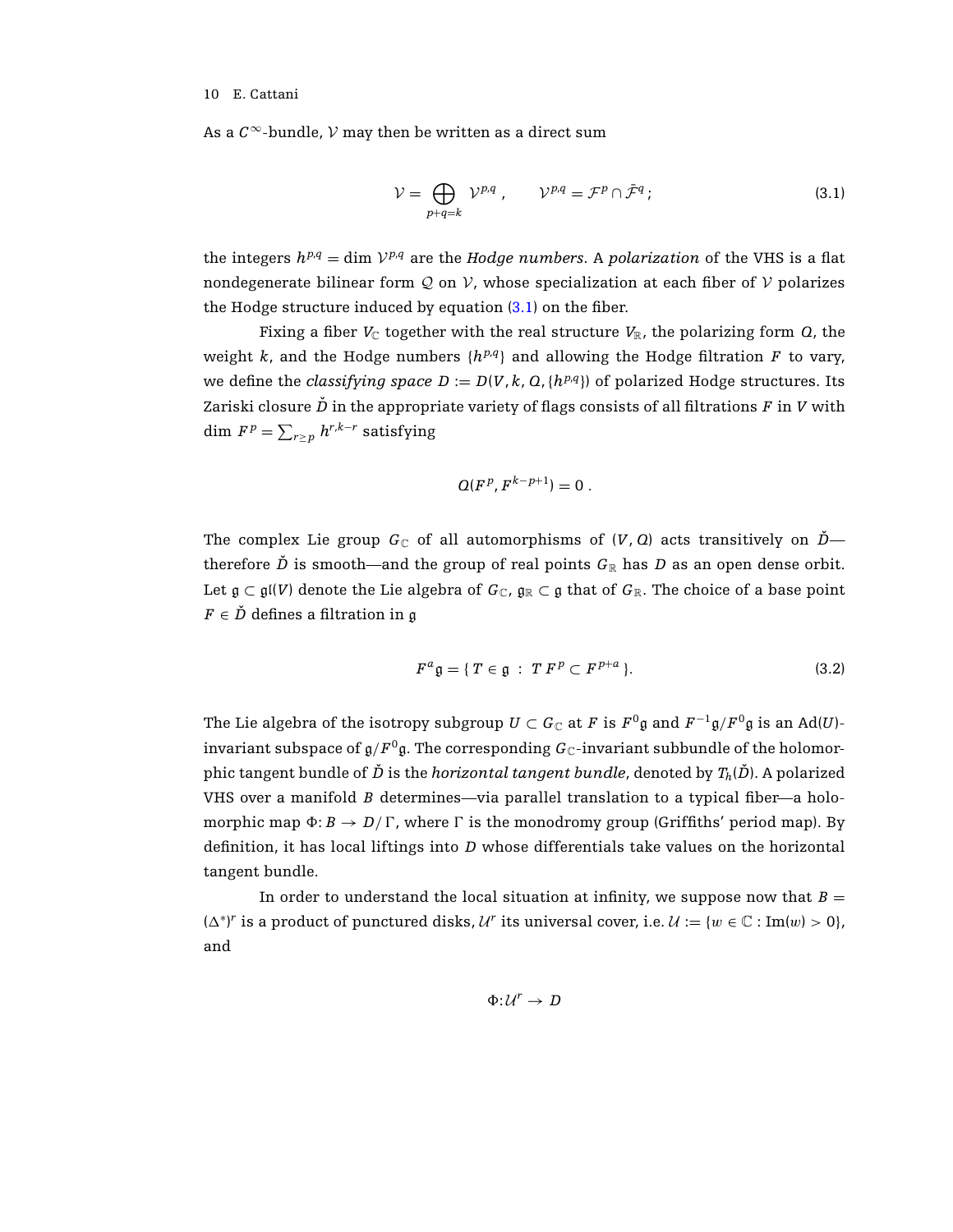a horizontal map such that

$$
\Phi(z+e_j) := \gamma_j \Phi(z),
$$

for some  $\gamma_j \in G_{\mathbb{R}}$ , where  $z = (z_1, \ldots, z_r) \in \mathcal{U}^r$ , and  $e_j$  represents the *j*th standard vector. We assume that the transformations  $\gamma_i$  are unipotent. If the period map arises from a polarized variation of Hodge structure defined over  $\mathbb Z$ , the Picard–Lefschetz transformations  $\gamma_i$  are automatically quasi-unipotent and passing, if necessary, to a finite cover of *B* we may assume that they are unipotent. We will abuse notation and refer to such a map  $\Phi$  as a local period map with unipotent monodromy.

We set

$$
N_j := \log \gamma_j \in F^{-1} \mathfrak{g} \cap \mathfrak{g}_\mathbb{R},\tag{3.3}
$$

<span id="page-10-0"></span>and denote by a the abelian subalgebra of  $g_R$  generated by  $N_1, \ldots, N_r$ . The following theorem follows from results in [\[8,](#page-18-1) [10](#page-18-8), [12,](#page-18-17) [25\]](#page-19-0).

**Theorem 3.1.** Let  $\Phi: \mathcal{U}^r \to D$  be a local period mapping with unipotent monodromy and values in the classifying space  $D(V, k, Q, \{h^{p,q}\})$ . Let a be the abelian Lie algebra generated by the logarithmic monodromies  $N_1, \ldots, N_r$  and let  $N_0 = N_1 + \cdots + N_r$ . Then there exists a grading of *V*, such that  $(V_*, Q, a, N_0)$  is a polarized Hodge–Lefschetz module of weight *k*. Moreover, every polarized Hodge–Lefschetz module (*V*∗, *Q*, a, *N*0) of weight *k* arises, in this manner, from a local period mapping with unipotent monodromy.  $\Box$ 

**Proof.** It follows from Schmid's Nilpotent Orbit Theorem [\[25\]](#page-19-0) that if  $\Phi: U^r \to D$  is a local period mapping with unipotent monodromy, then there exists a filtration  $F_{\text{lim}} \in \check{D}$  such that the map

$$
(z_1,\ldots,z_r) \in \mathcal{U}^r \mapsto \exp\left(\sum_{j=1}^r z_j N_j\right) \cdot F_{\lim}
$$

takes values in *D* for  $Im(z_j) >> 0$ . We then know from [\[8](#page-18-1)] that every element in the positive cone C spanned by  $N_1, \ldots, N_r$  defines the same weight filtration  $W_*$  and as a consequence of Schmid's *SL*2-orbit theorem, it follows that (*W*, *F*lim, *Q*, *N*) is a polarized mixed Hodge structure for every  $N \in \mathcal{C}$ . Finally, it follows from [\[10](#page-18-8), [12](#page-18-17)] that there exists a canonical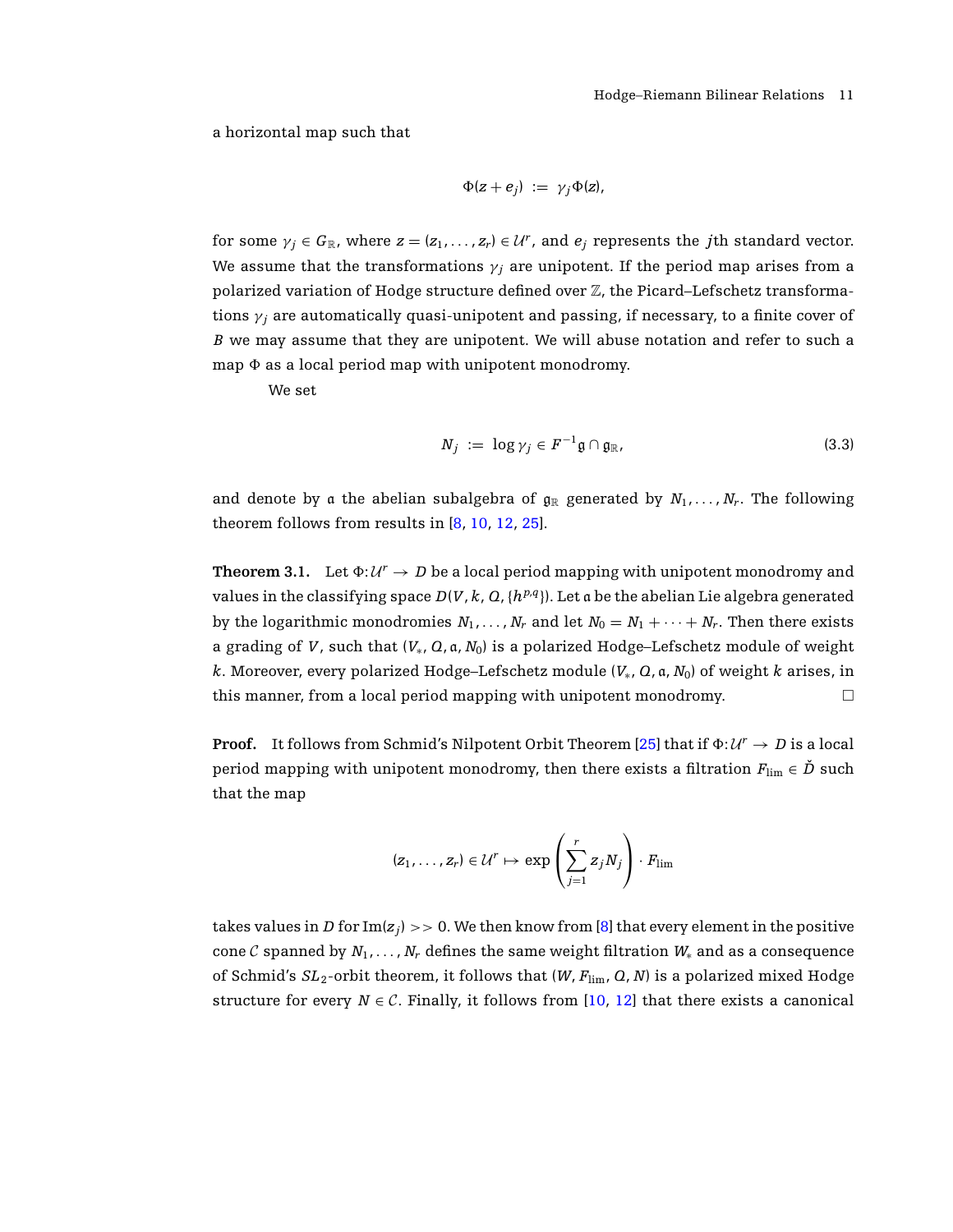splitting of this mixed Hodge structure over R. We thus obtain a Hodge–Lefschetz module structure of weight *k*.

Conversely, suppose  $(V_*, Q, a, N_0)$  is a polarized Hodge–Lefschetz module of weight *k*. Let  $N_1, \ldots, N_r$  be the elements in the polarizing cone C, which are a basis of a and such that  $N_0 = N_1 + \cdots + N_r$ . Then as noted in Remark [2.5,](#page-6-0) there exist filtrations (*W*, *F*) defining a mixed Hodge structure of weight *k* split over  $\mathbb R$  and polarized by ( $N_j$ , *Q*) for each  $j = 1, ..., k$ . It then follows from [\[8,](#page-18-1) Proposition 2.18] that

$$
\exp\left(\sum_{j=1}^k z_j N_j\right)\cdot F\in D(V,k,\,Q,\{h^{p,q}\}),
$$

where

$$
h^{p,q} = \sum_{a=p} \dim V^{a,b}.
$$

By property (3) in Definition [2.3,](#page-5-1) the map

$$
\Phi(z) = \exp\left(\sum_{j=1}^k z_j N_j\right) \cdot F
$$

is horizontal and consequently, it defines a local period mapping with unipotent mon-odromy, in fact, a nilpotent orbit in the sense of [\[25](#page-19-0)].

The following result is a restatement of the Descent Lemma [\[11,](#page-18-6) Lemma 1.16].

<span id="page-11-0"></span>**Theorem 3.2.** Let (*V*∗, *Q*, a, *N*0) be a polarized Hodge–Lefschetz module of weight *k*. Let *T* ∈ a be such that  $T + \lambda N_0$  has the Lefschetz property, relative to  $V_*$ , for all  $\lambda > 0$ . Let  $\tilde{V}$ denote the image  $T \cdot V$  graded by  $\tilde{V}_{\ell} = T \cdot V_{\ell+1}$ . Set

$$
\tilde{Q}(T u, T v) := Q(u, T v); \quad u, v \in V.
$$

The commutative subspace  $a \subset o_{-2}(V, Q)$  acts on  $\tilde{V}$  and we denote by  $\tilde{a} \subset o_{-2}(\tilde{V}, \tilde{Q})$  the induced space of endomorphisms. Then  $(\tilde{V}_*, \tilde{Q}, \tilde{a}, \tilde{N}_0)$  is a polarized Hodge–Lefschetz module of weight  $k - 1$ . □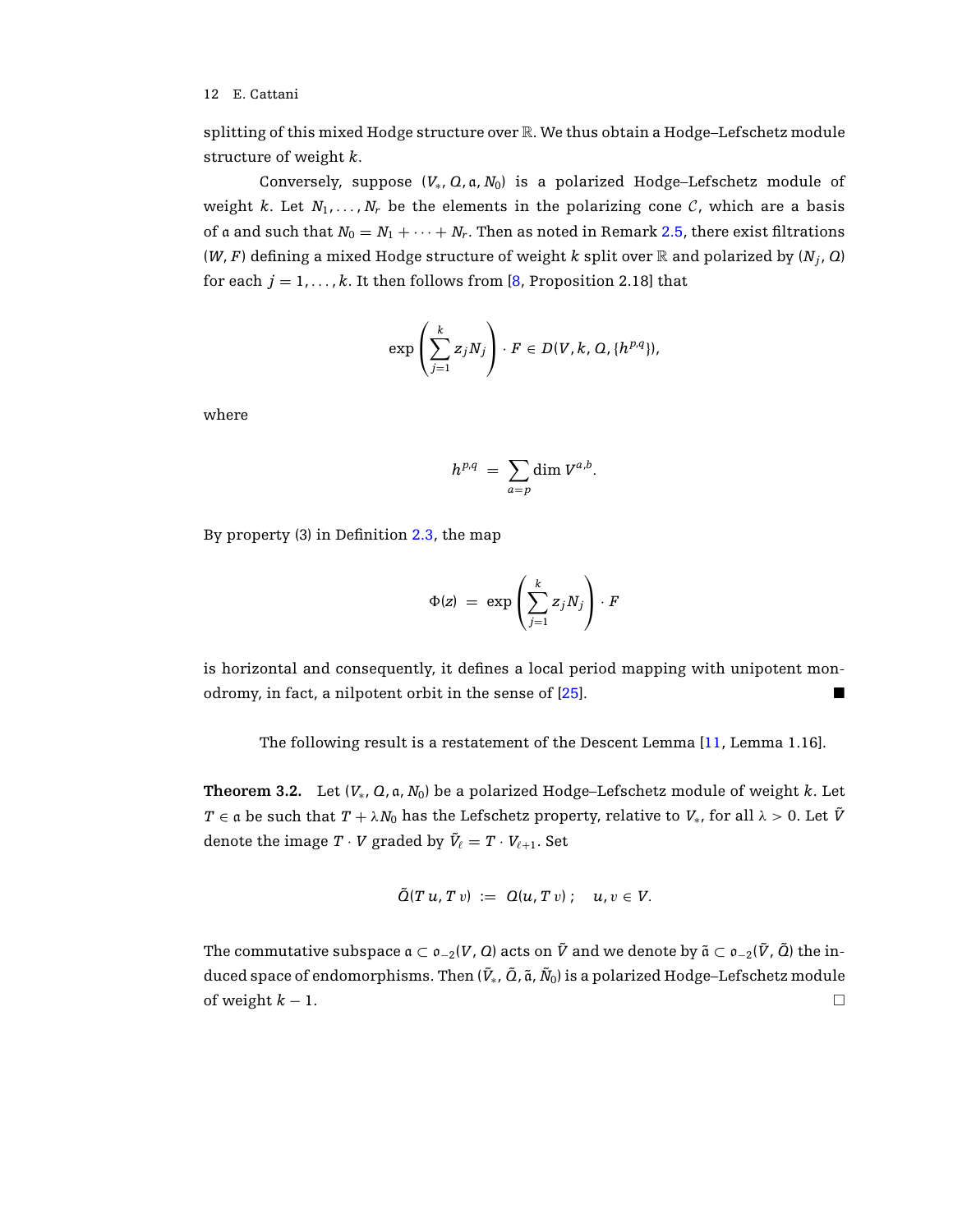The proof of Theorem [3.2](#page-11-0) is the content of Section 2 of [\[11\]](#page-18-6). The argument, which makes extensive use of the equivalence between variations of Hodge structure and polarized Hodge–Lefschetz structures described by Theorem [3.1,](#page-10-0) is quite involved and we will not attempt to summarize it here. We may illustrate the result by considering the case  $T = N_0$ . Although this only applies to the unmixed case, the discussion makes clear the connection between the Descent Lemma and the mixed HLT and HRR.

Since  $N_0 \cdot V^{0,q} = N_0 \cdot V^{p,0} = 0$ , we have

$$
(\tilde{V})_{\mathbb{C}} = N_0 \cdot V_{\mathbb{C}} = \bigoplus_{1 \leq p,q \leq k} N_0 \cdot V^{p,q}.
$$

Hence, if we set  $\tilde{V}^{a,b} := N_0 \cdot V^{a+1,b+1}$ , we have a bigrading

$$
\tilde{V}_{\mathbb C}\;=\;\bigoplus_{0\le a,b\le k-1}\tilde{V}^{a,b}.
$$

Moreover, setting  $\tilde{V}_\ell := N_0 \cdot V_{\ell+1}$  we have

$$
(\tilde{V}_{\ell})_{\mathbb{C}} = \bigoplus_{p+q = \ell+1+k} N_0 \cdot V^{p,q} = \bigoplus_{a+b = \ell+(k-1)} \tilde{V}^{a,b}
$$

and, since clearly  $\overline{\tilde{V}^{a,b}} = \tilde{V}^{b,a}$ , the bigrading  $\tilde{V}^{*,*}$  defines a Hodge structure of weight  $(k-1)+\ell$  on  $\tilde{V}_\ell.$  We note that so far we have only used the fact that  $N_0$  is of pure bidegree (−1, −1) relative to the bigrading *V*<sup>∗</sup>,<sup>∗</sup>.

In order to verify that  $\tilde{N}_0$  satisfies the Lefschetz property, we note that it follows from the Lefschetz decomposition [\(2.1\)](#page-4-0) that

$$
V_{-\ell+1} = N_0^{\ell-1} \cdot V_{\ell-1} = N_0^{\ell-1} \cdot P_{\ell-1}(N_0) \oplus N_0^{\ell} \cdot V_{\ell+1},
$$

and consequently

$$
\tilde{V}_{-\ell} \,\,=\,\, N_0 \cdot V_{-\ell+1} \,\,=\,\, N_0^{\ell+1} \cdot V_{\ell+1} \,\,=\,\, N_0^\ell \cdot \tilde{V}_\ell.
$$

 $\text{Since clearly } N_0^{\ell} \text{ is injective in } \tilde{V}_{\ell} = N_0 \cdot V_{\ell+1}, \text{ it follows that } \tilde{N}_0^{\ell} \colon \tilde{V}_{\ell} \to \tilde{V}_{-\ell} \text{ is an } \tilde{V}_{\ell} \text{ is a finite.}$ isomorphism.

It remains to check that  $N_0$  polarizes the Hodge–Lefschetz structure on  $\tilde{V}$  relative to  $\tilde{Q}$ . We note, first of all, that it is easy to check that if  $Q$  is of parity  $(-1)^k$ , then  $\tilde{Q}$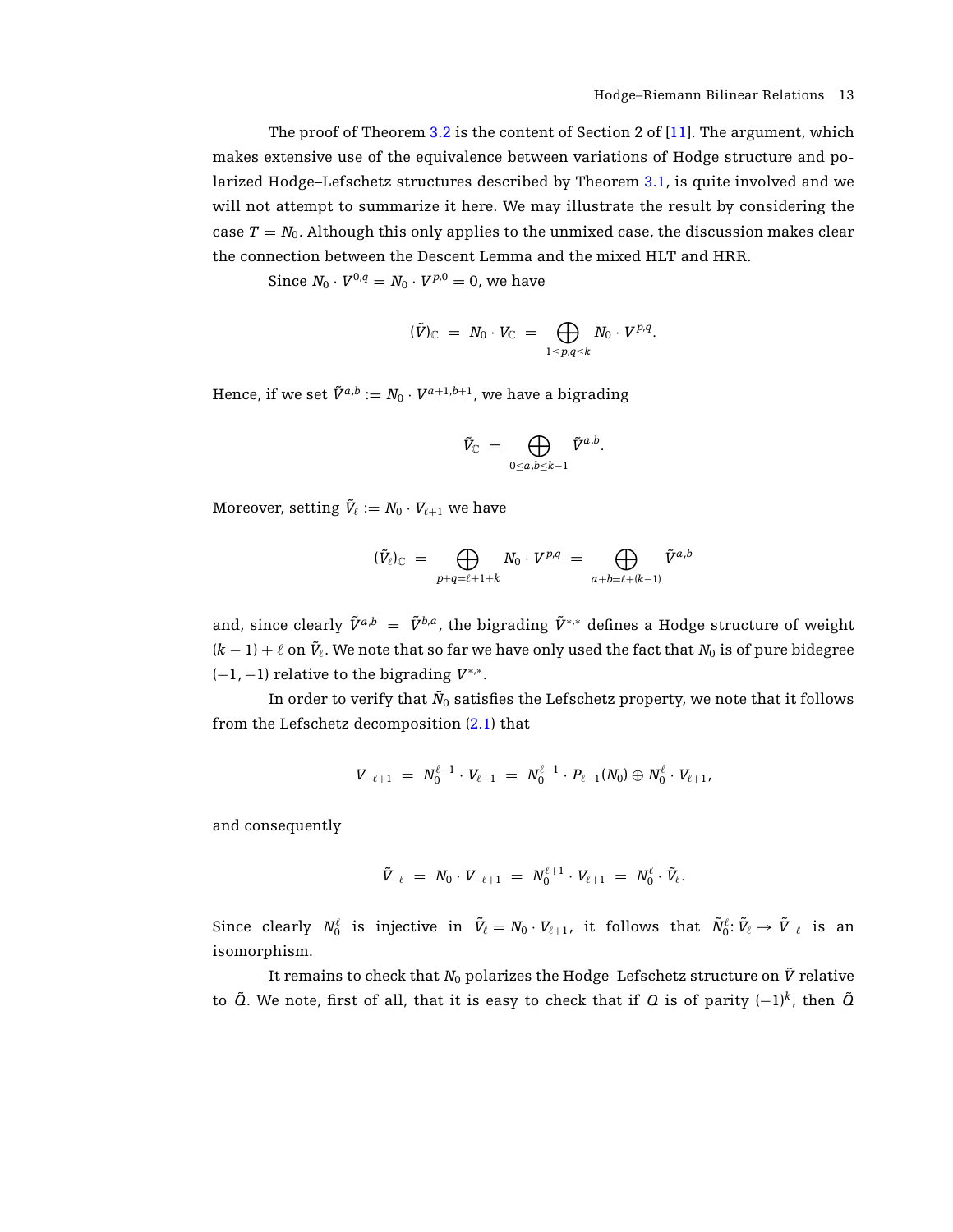has parity  $(-1)^{k-1}$ . Finally, we verify the polarization condition (4) in Definition [2.3.](#page-5-1) Let  $u \in P(\tilde{N}_0) \cap \tilde{V}^{a,b}$  with  $a + b = (k - 1) + \ell$ . Then we can write  $u = N_0v$ , where

$$
v\in P_{\ell+1}(N_0)\cap V^{a+1,b+1} ;\quad (a+1)+(b+1)=k+(\ell+1).
$$

Hence

$$
i^{a-b} \ \tilde{O}\big(u,\tilde{N}^\ell_0 \ \bar{u}\big) \ = \ i^{(a+1)-(b+1)} \ Q\big(v,\tilde{N}^{\ell+1}_0 \ \bar{v}\big) \geq 0
$$

and equality holds if and only if  $v = 0$  or, equivalently, if  $u = 0$ .

**Remark 3.3.** Repeated application of Theorem [3.2](#page-11-0) allows us to replace  $\tilde{V} = T \cdot V$  by  $\tilde{V}=T^m\cdot V$ ,  $m\leq k$ , graded by  $\tilde{V}_\ell=T\cdot V_{\ell+m}.$  Similarly, we may replace  $\tilde{V}=T^m.$   $V$  by  $\tilde{V}=0$  $V/\text{ker}(T^m)$ .

<span id="page-13-0"></span>**Corollary 3.4.** Let  $(V_*, Q, a, N_0)$  be a polarized Hodge–Lefschetz module of weight k and C its polarizing cone. Let  $T_1, \ldots, T_m \in \mathcal{C}$ . Set  $\tilde{V} := T_1 \cdots T_m \cdot V$  graded by  $\tilde{V}_\ell = T_1 \cdots T_m \cdot V_{\ell+m}$ . Define *Q*˜ by

$$
\tilde{Q}(T_1\cdots T_m u,T_1\cdots T_m v) := Q(u,T_1\cdots T_m v); \quad u,v \in V.
$$

Let ã denote a viewed as endomorphisms of  $\tilde{V}$ . Then ( $\tilde{V}_*$ ,  $\tilde{Q}$ , ã,  $\tilde{N}_0$ ) is a polarized Hodge– Lefschetz module of weight  $k - m$ .

**Proof.** This corollary follows from repeated application of Theorem [3.2.](#page-11-0)

In [\[11\]](#page-18-6), the Descent Lemma appears as a step toward the proof of a subtler result on the mixed  $s_{2}$  action on a polarized Hodge–Lefschetz module, namely the Purity Theorem [\[11](#page-18-6), (1.13)]. Although we do not yet have a geometric or combinatorial interpretation of this result, we include its statement for the sake of completeness.

Let  $(V_*, Q, \mathfrak{a}, N_0)$  be a polarized Hodge–Lefschetz module of weight *k* and  $T_1, \ldots, T_m$ elements in the polarizing cone  $\mathcal{C}$ . Consider the Koszul complex  $K^*$  whose terms are defined by

$$
K^p := \bigoplus_{1 \leq j_1 \leq \cdots \leq j_p \leq m} T_{j_1} \cdots T_{j_p} \cdot V
$$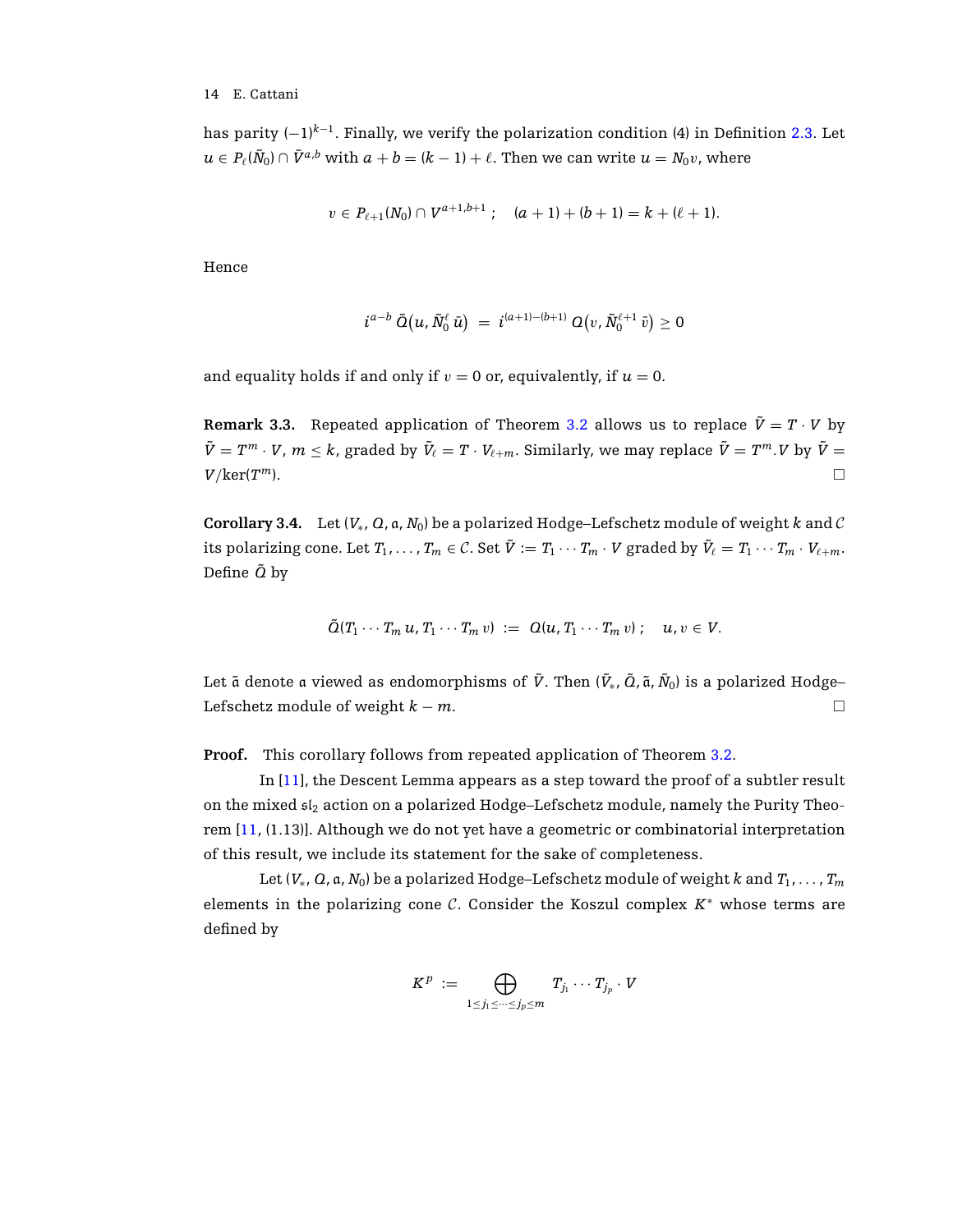and whose differentials are given by the maps

$$
(-1)^{s-1}T_{j_s}:T_{j_1}\cdots\widehat{T_{j_s}}\cdots T_{j_p}\cdot V\to T_{j_1}\cdots T_{j_p}\cdot V
$$

between the summands of  $K^{p-1}$  and those of  $K^p$ . Letting  $W_*(V)$  be the natural filtration of *V* defined by the grading  $V_*$ , we filter  $K^p$  by

$$
W_{\ell}(T_{j_1}\cdots T_{j_p}\cdot V) \;:=\; T_{j_1}\cdots T_{j_p}\cdot W_{\ell+p}(V).
$$

<span id="page-14-0"></span>**Theorem 3.5.** The cohomology of the filtered complex  $K^*$  occurs entirely in weight zero or less.

**Remark 3.6.** In the context of variations of Hodge structure, the complex *K*<sup>∗</sup> arises as an intersection cohomology complex and Theorem [3.5](#page-14-0) was conjectured by Deligne as an analog of Gabber's Purity Theorem in the  $\ell$ -adic case.

# 4 **Mixed Hard Lefschetz Theorem and Hodge–Riemann Bilinear Relations**

In this section we show how, in the context of polarized Hodge–Lefschetz modules, the mixed HLT and HRR follow from the Descent Lemma. We begin with the following key lemma.

**Lemma 4.1.** Let  $(V_*, Q, a, N_0)$  be a polarized Hodge–Lefschetz module of weight k and C its polarizing cone. Let  $W_*$  denote the filtration defined by the grading  $V_*$ . Let  $m \leq k$  and  $T_1, \ldots, T_m \in \mathcal{C}$ . Then

<span id="page-14-1"></span>
$$
\ker(T_1\cdots T_m)\,\subset W_{m-1}=\bigoplus_{\ell\leq m-1}V_{\ell}.\tag{4.1}
$$

**Proof.** We prove the statement by induction on  $m$ . For  $m = 1$ , the result follows from the assumption that  $T_1$  satisfies the Lefschetz property relative to  $V_*$ . Let now

$$
\tilde{V} = V/\text{ker}(T_2 \cdots T_m) \cong T_2 \cdots T_m \cdot V.
$$

Since (*V*∗, *Q*, a, *T*1) is also a polarized Hodge–Lefschetz module with the same polarizing cone, it follows from Corollary [3.4](#page-13-0) that ( $\tilde{V}_*$ ,  $\tilde{O}$ ,  $\tilde{a}$ ,  $\tilde{T}_1$ ) is a polarized Hodge–Lefschetz module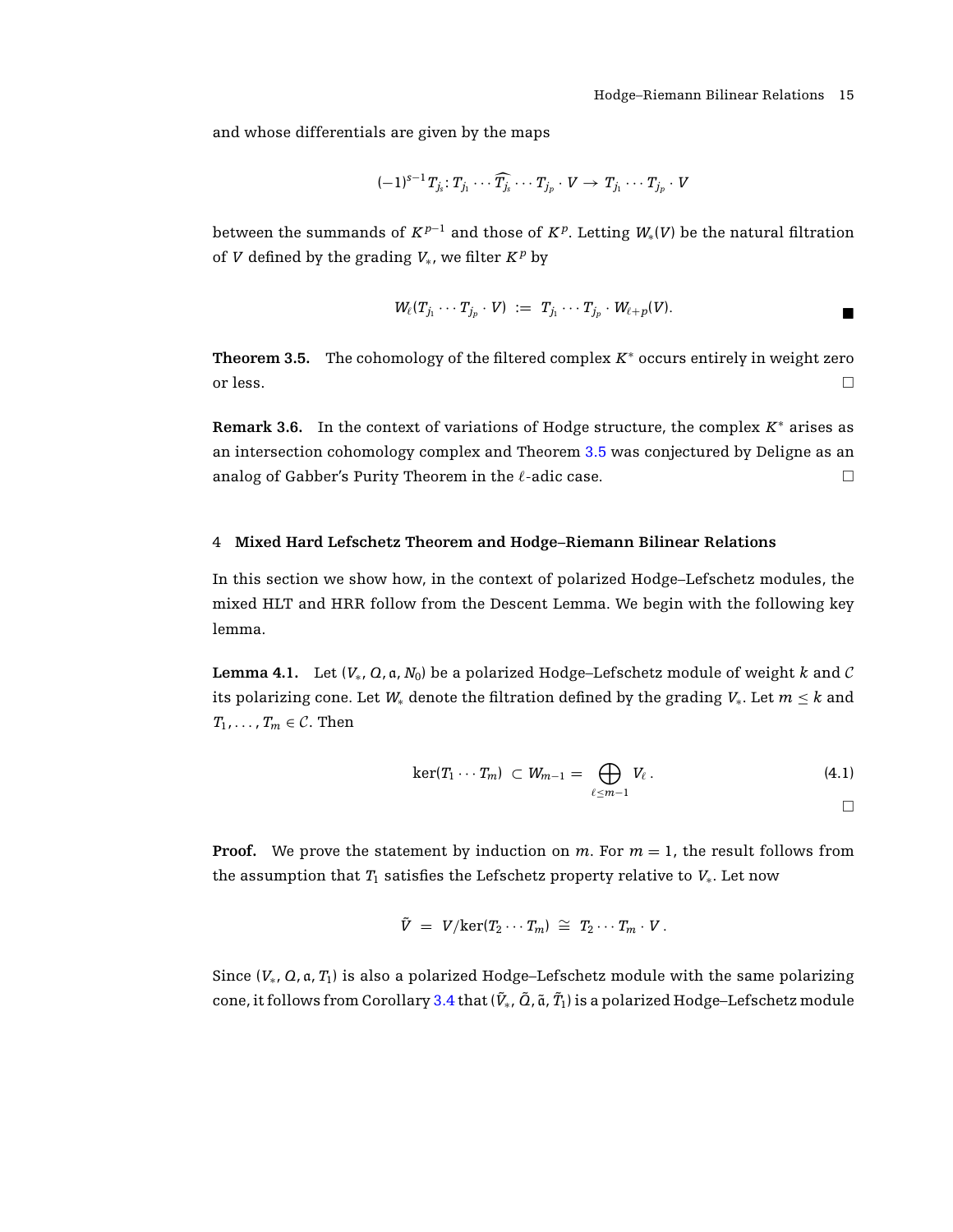of weight  $k - m + 1$ . Hence,

$$
\ker(\tilde{T}_1)\subset\tilde{W}_0
$$

which implies that

$$
\ker(T_1\cdots T_m)\subset W_{m-1}+\ker(T_2\cdots T_m)\subset W_{m-1},
$$

since ker( $T_2 \cdots T_m$ )  $\subset W_{m-2} \subset W_{m-1}$  by inductive hypothesis.

We can now state and prove the mixed HLT for polarized Hodge–Lefschetz modules. When applied to the cohomology algebra of a smooth, compact Kähler manifold, it becomes Theorem [1.3.](#page-2-0)

**Theorem 4.2.** Let (*V*∗, *Q*, a, *N*0) be a polarized Hodge–Lefschetz module of weight *k* and C its polarizing cone. Let  $T_1, \ldots, T_m \in \mathcal{C}$ ,  $m \leq k$ . Then, the map

$$
T_1\cdots T_m\colon V_m\to V_{-m}
$$

is an isomorphism.  $\Box$ 

**Proof.** By Lemma [4.1,](#page-14-1) the map

 $T_1 \cdots T_m: V_m \rightarrow V_{-m}$ 

is 1:1. Since dim  $V_m = \dim V_{-m}$ , the result follows.

The following result is the mixed Lefschetz decomposition for polarized Hodge– Lefschetz modules. It reduces to Theorem  $2.2$  when all the transformations  $T_j$  agree.

**Theorem 4.3.** Let  $(V_*, Q, a, N_0)$  be a polarized Hodge–Lefschetz module of weight *k* and C its polarizing cone. Let  $T_1, \ldots, T_m, T_{m+1} \in \mathcal{C}, m+2 \leq k$ . Then

$$
V_m = (\ker(T_1 \cdots T_{m+1}) \cap V_m) \oplus T_{m+1} \cdot V_{m+2}.
$$
 (4.2)

 $\hfill \square$ 

 $\blacksquare$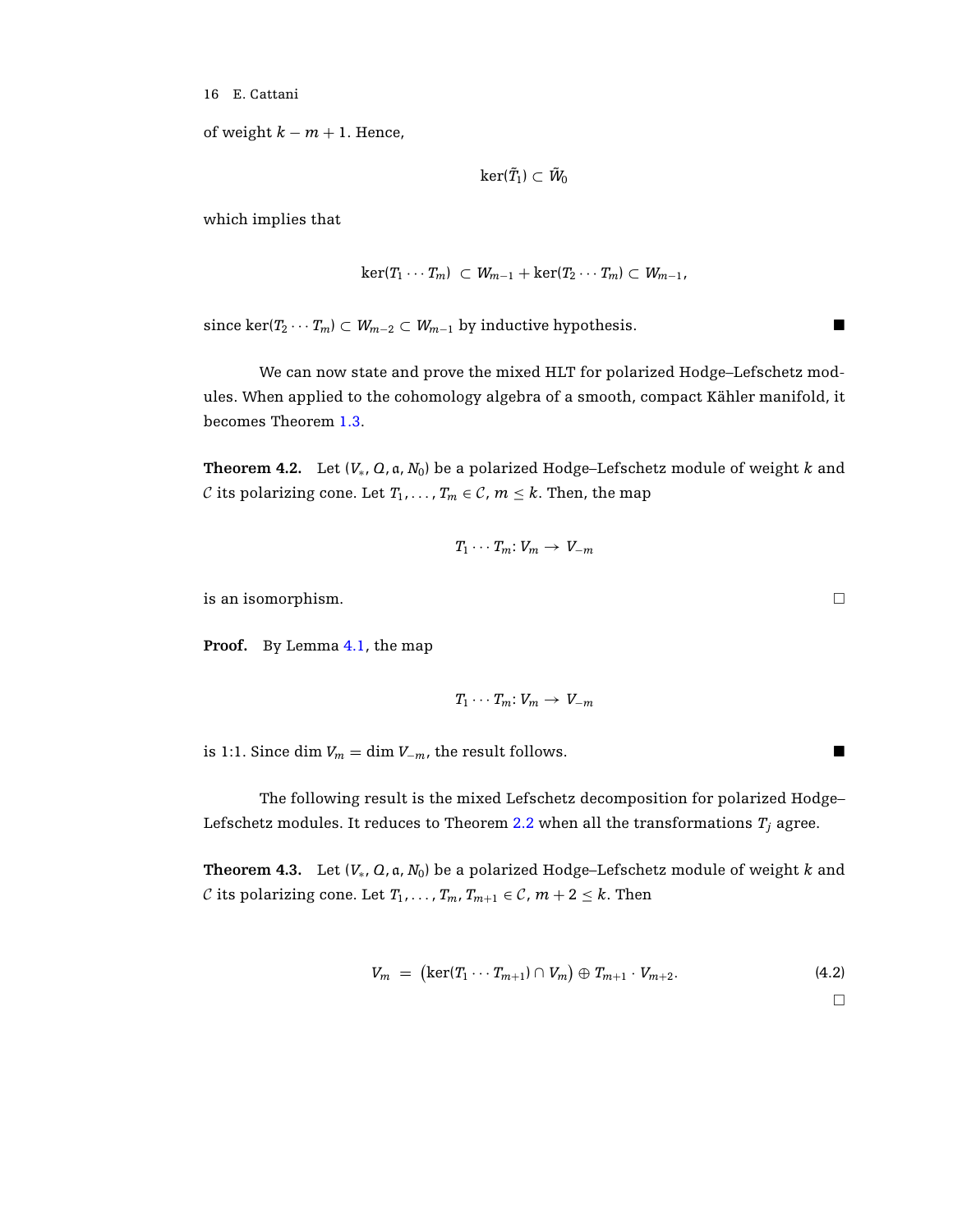$\blacksquare$ 

**Proof.** By Lemma [4.1,](#page-14-1)

$$
\ker\bigl(T_1\cdots T_mT_{m+1}^2\bigr)\,\,\subset\,\, W_{m+1}=\bigoplus_{\ell\leq m+1}V_\ell\,.
$$

Hence

$$
\ker(T_1\cdots T_m T_{m+1})\cap T_{m+1}\cdot V_{m+2} = \{0\}.
$$

Thus, it suffices to prove that

$$
V_m \subset (\ker(T_1 \cdots T_{m+1}) \cap V_m) + T_{m+1} \cdot V_{m+2}.
$$

Let  $\tilde{V}~=~V/{\rm ker}(T_1\cdots T_m)~\cong~T_1\cdots T_m\cdot V$  . Then, since  $(\tilde{V}_*,\tilde{Q},\tilde{\mathfrak{a}},\tilde{T}_{m+1})$  is a polarized Hodge– Lefschetz module of weight  $k - m$ , we have

$$
\tilde{V}_0 = (\ker(\tilde{T}_{m+1}) \cap \tilde{V}_0) + \tilde{T}_{m+1} \cdot \tilde{V}_2.
$$

Hence

$$
V_m \subset (\ker(T_1 \cdots T_{m+1}) \cap V_m) + T_{m+1} \cdot V_{m+2} + \ker(T_1 \cdots T_m).
$$

Since, by Lemma [4.1](#page-14-1)

$$
\ker(T_1\cdots T_m)\cap V_m=\{0\},\
$$

the theorem follows.

The following is the mixed version of the Hodge–Riemann bilinear relations for polarized Hodge–Lefschetz modules. In the geometric case, it is Theorem [1.4.](#page-2-1)

**Theorem 4.4.** Let (*V*∗, *Q*, a, *N*0) be a polarized Hodge–Lefschetz module of weight *k* and C its polarizing cone. Let  $T_1, \ldots, T_m, T_{m+1} \in \mathcal{C}, m+2 \leq k$ . Then if

$$
v\in V^{p,q}\cap \ker(T_1\cdots T_{m+1})\,;\quad p+q=k+m,
$$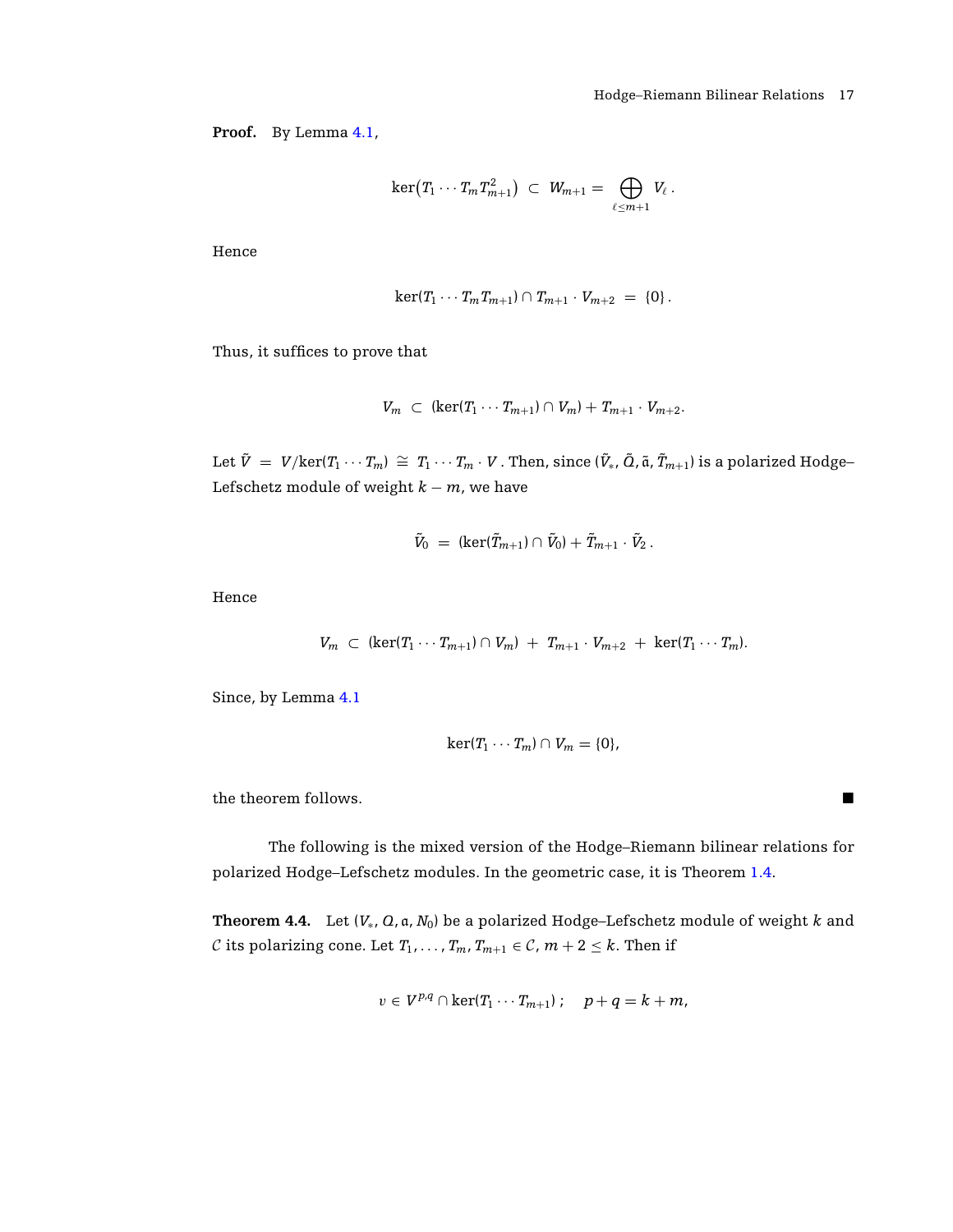we have

$$
i^{p-q} Q(v, T_1 \cdots T_m \bar{v}) \geq 0
$$

with equality if and only if  $v = 0$ .

**Proof.** Let  $\tilde{V} = T_1 \cdots T_m V$ . Then by Corollary [3.4](#page-13-0) applied to the polarized Hodge– Lefschetz module ( $V_*$ ,  $Q$ , a,  $T_{m+1}$ ), we have that ( $\tilde{V}_*$ ,  $\tilde{Q}$ ,  $\tilde{a}$ ,  $\tilde{T}_{m+1})$  is a polarized Hodge– Lefschetz module of weight  $k - m$ , where

$$
\tilde{Q}(T_1\cdots T_m u,T_1\cdots T_m v) := Q(u,T_1\cdots T_m v) ; u,v \in V.
$$

Let now *v* ∈  $V^{p,q} \cap \text{ker}(T_1 \cdots T_{m+1})$ . Since  $0 \leq p, q \leq k$  and  $p + q = k + m$ , we must have  $p, q \geq m$  and the image

$$
T_1\cdots T_m v\in \tilde{V}^{p-m,q-m}\cap\ker(\tilde{T}_{m+1});\quad (p-m)+(q-m)=k-m.
$$

Hence,

$$
i^{p-q}\tilde{Q}(T_1\cdots T_m v,T_1\cdots T_m\bar{v})=i^{p-q}Q(v,T_1\cdots T_m\bar{v})\geq 0.
$$

Moreover, equality holds if and only if  $T_1 \cdots T_m \cdot v = 0$  but, by Lemma [4.1,](#page-14-1)

$$
V_m \cap \ker(T_1 \cdots T_m) = \{0\}
$$

and the theorem is proved.

## <span id="page-17-0"></span>**References**

- [1] Barthel, G., J.-P. Brasselet, K.-H. Fieseler, and L. Kaup. "Combinatorial intersection cohomology for fans." *The Tohoku Mathematical Journal (2)* 54, no. 1 (2002): 1–41.
- <span id="page-17-1"></span>[2] Barthel, G., J.-P. Brasselet, K.-H. Fieseler, and L. Kaup."Combinatorial duality and intersection product: A direct approach." *The Tohoku Mathematical Journal (2)* 57, no. 2 (2005): 273–92.
- [3] Braden, T. "Remarks on the combinatorial intersection cohomology of fans." *Pure and Applied Mathematics Quarterly* 2, no. 4 (2006): 1149–86.
- <span id="page-17-2"></span>[4] Bressler, P., and V. A. Lunts. "Intersection cohomology on nonrational polytopes." *Compositio Mathematica* 135, no. 3 (2003): 245–78.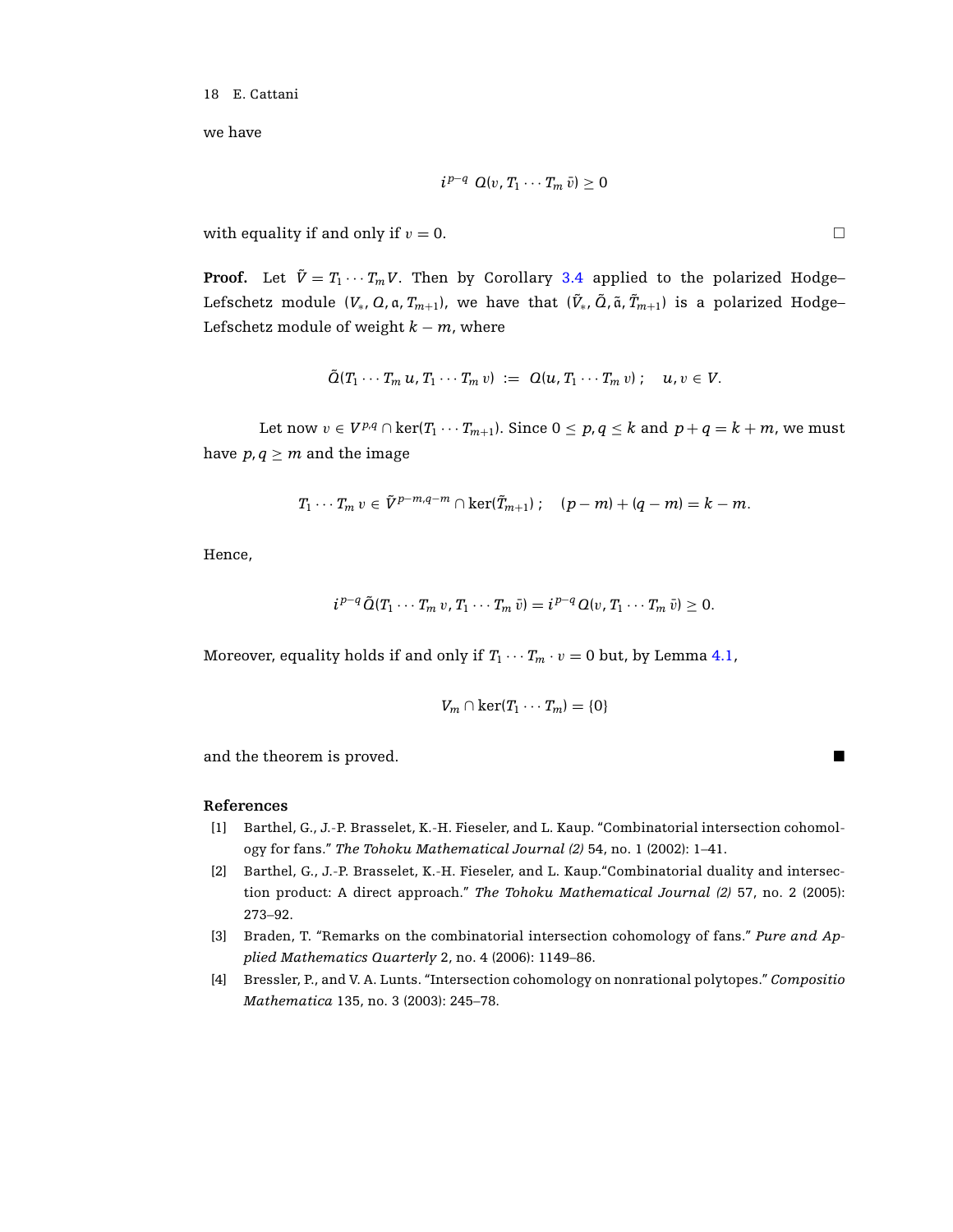- <span id="page-18-11"></span>[5] Bressler, P., and V. A. Lunts. "Hard Lefschetz theorem and Hodge–Riemann relations for intersection cohomology of nonrational polytopes." *Indiana University Mathematics Journal* 54, no. 1 (2005): 263–307.
- <span id="page-18-5"></span>[6] Brion, M. "The structure of the polytope algebra." *The Tohoku Mathematical Journal (2)* 49, no. 1 (1997): 1–32.
- <span id="page-18-2"></span>[7] Cattani, E., and J. Fernandez. "Frobenius modules and Hodge asymptotics." *Communications in Mathematical Physics* 238, no. 3 (2003): 489–504.
- <span id="page-18-1"></span>[8] Cattani, E., and A. Kaplan. "Polarized mixed Hodge structures and the local monodromy of a variation of Hodge structure." *Inventiones Mathematicae* 67, no. 1 (1982): 101–15.
- <span id="page-18-14"></span>[9] Cattani, E., and A. Kaplan. "Degenerating variations of Hodge structure." Actes du Colloque de Théorie de Hodge (Luminy, 1987). Astérisque 9, no. 179-180 (1989): 67-96.
- <span id="page-18-8"></span>[10] Cattani, E., A. Kaplan, and W. Schmid. "Degeneration of Hodge structures." *Annals of Mathematics (2)* 123, no. 3 (1986): 457–535.
- <span id="page-18-6"></span>[11] Cattani, E., A. Kaplan, and W. Schmid. "*L*<sup>2</sup> and intersection cohomologies for a polarizable variation of Hodge structure." *Inventiones Mathematicae* 87, no. 2 (1987): 217–52.
- <span id="page-18-17"></span>[12] Deligne, P. "Structures de Hodge mixtes reelles." In ´ *Motives* (Seattle, WA, 1991), 509–14. Proceedings of Symposia in Pure Mathematics 55. Providence, RI: American Mathematical Society, 1994.
- <span id="page-18-10"></span>[13] Dinh, T.-C., and V.-A. Nguyên. "The mixed Hodge–Riemann bilinear relations for compact Kähler manifolds." *Geometric and Functional Analysis* 16, no. 4 (2006): 838-49.
- <span id="page-18-15"></span>[14] Griffiths, P. A. "Periods of integrals on algebraic manifolds I. Construction and properties of the modular varieties." *American Journal of Mathematics* 90 (1968): 568–626.
- [15] Griffiths, P. A. "Periods of integrals on algebraic manifolds II. Local study of the period mapping." *American Journal of Mathematics* 90 (1968): 805–65.
- <span id="page-18-16"></span>[16] Griffiths, P. A. "Periods of integrals on algebraic manifolds: Summary of main results and discussion of open problems." *American Mathematical Society Bulletin* 76 (1970): 228–96.
- <span id="page-18-0"></span>[17] Griffiths, P. A., and J. Harris. *Principles of Algebraic Geometry*. New York: John Wiley & Sons, 1994.
- <span id="page-18-9"></span>[18] Gromov, M. "Convex sets and Kähler manifolds." In Advances in Differential Geometry and *Topology*, 1–38. Teaneck, NJ: World Scientific Publishing, 1990.
- <span id="page-18-4"></span>[19] Karu, K. "Hard Lefschetz theorem for nonrational polytopes." *Inventiones Mathematicae* 157, no. 2 (2004): 419–47.
- <span id="page-18-3"></span>[20] Khovanskiı, A. G. "Algebra and mixed volumes." In ˘ *Geometric Inequalities*, edited by D. Yu. Burago and V. A. Zalgaller. Grundlehren der Mathematischen Wissenschaften 285. Berlin: Springer, 1988.
- <span id="page-18-7"></span>[21] Looijenga, E., and V. A. Lunts. "A Lie algebra attached to a projective variety." *Inventiones Mathematicae* 129, no. 2 (1997): 361–412.
- <span id="page-18-13"></span>[22] McMullen, P. "On simple polytopes." *Inventiones Mathematicae* 113, no. 2 (1993): 419–44.
- <span id="page-18-12"></span>[23] Pukhlikov, A. V., and A. G. Khovanskiı. "Finitely additive measures of virtual polyhedra." ˘ *Algebra i Analiz* 4, no. 2 (1992): 161–85.